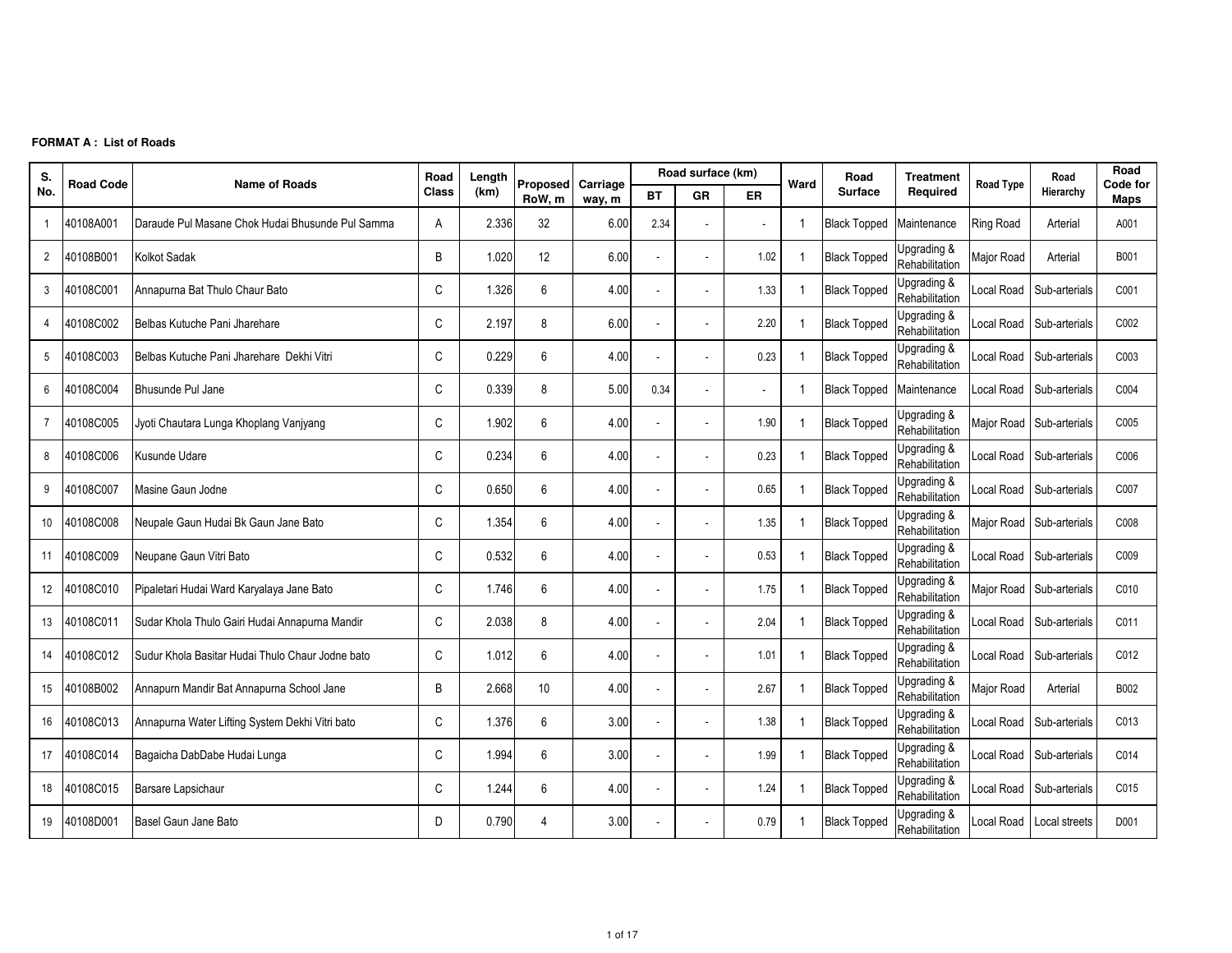| S.  | <b>Road Code</b> | <b>Name of Roads</b>                                                          | Road         | Length | Proposed       | Carriage |           | Road surface (km) |           | Ward           | Road                | <b>Treatment</b>              | <b>Road Type</b> | Road                       | Road<br>Code for |
|-----|------------------|-------------------------------------------------------------------------------|--------------|--------|----------------|----------|-----------|-------------------|-----------|----------------|---------------------|-------------------------------|------------------|----------------------------|------------------|
| No. |                  |                                                                               | <b>Class</b> | (km)   | RoW, m         | way, m   | <b>BT</b> | GR                | <b>ER</b> |                | <b>Surface</b>      | Required                      |                  | Hierarchy                  | Maps             |
| 20  | 40108D002        | Belbas Gaun                                                                   | D            | 0.699  | Δ              | 4.00     |           |                   | 0.70      |                | <b>Black Topped</b> | Jpgrading &<br>Rehabilitation | Major Road       | Local streets              | D002             |
| 21  | 40108D003        | BelBas Gaun Dekhi Vitri                                                       | D            | 0.458  | 4              | 3.00     |           |                   | 0.46      |                | <b>Black Topped</b> | Jpgrading &<br>Rehabilitation |                  | Major Road   Local streets | D003             |
| 22  | 40108C016        | Jyoti Chauta Belbas Bindbasini                                                | C            | 2.550  | 8              | 4.00     |           |                   | 2.55      |                | <b>Black Topped</b> | Jpgrading &<br>Rehabilitation | Major Road       | Sub-arterials              | C016             |
| 23  | 40108D004        | Jvoti Chauta Belbas Bindbasini Dekhi Vitri Gaun                               | D            | 0.516  | $\overline{4}$ | 3.00     |           |                   | 0.52      |                | <b>Black Topped</b> | Jpgrading &<br>Rehabilitation |                  | Local Road   Local streets | D004             |
| 24  | 40108C017        | Jyoti Chautara Ambote Khoplang Ward No! Karyalaya                             | C            | 2.133  | 8              | 4.00     |           |                   | 2.13      |                | <b>Black Topped</b> | Jpgrading &<br>Rehabilitation | Local Road       | Sub-arterials              | C017             |
| 25  | 40108D005        | Katahare-Madkilo Baniya Gaun Lig Lig Kot Dekhi Bhusunde<br>Khola Jane Bato    | D            | 0.214  | 4              | 4.00     |           |                   | 0.21      |                | <b>Black Topped</b> | Jpgrading &<br>Rehabilitation |                  | Local Road   Local streets | D005             |
| 26  | 40108D006        | Katahare-Madkilo Baniya Gaun Lig Lig Kot Dekhi Jungle                         | D            | 0.487  | 4              | 3.00     |           |                   | 0.49      |                | <b>Black Topped</b> | Jpgrading &<br>Rehabilitation | Local Road       | Local streets              | D006             |
| 27  | 40108D007        | Khoplang Bazar Vitri Gaun                                                     | D            | 0.458  | 4              | 3.00     |           |                   | 0.46      |                | <b>Black Topped</b> | Jpgrading &<br>Rehabilitation |                  | Local Road   Local streets | D007             |
| 28  | 40108C018        | Khoplangbesi                                                                  | C            | 2.583  | 8              | 3.00     | L.        |                   | 2.58      |                | <b>Black Topped</b> | Jpgrading &<br>Rehabilitation | Local Road       | Sub-arterials              | C018             |
| 29  | 40108D008        | Khoplangbesi Dekhi Vitri                                                      | D            | 0.353  | 4              | 4.00     |           |                   | 0.35      |                | <b>Black Topped</b> | Jpgrading &<br>Rehabilitation |                  | Local Road Local streets   | D008             |
| 30  | 40108D009        | Kolkot Dekhi Vitri Gaun Jane                                                  | D            | 0.487  | 4              | 4.00     |           |                   | 0.49      |                | <b>Black Topped</b> | Upgrading &<br>Rehabilitation | Local Road       | Local streets              | D009             |
| 31  | 40108D010        | Kolkot Dekhi Vitri                                                            | D            | 0.332  | 4              | 4.00     |           |                   | 0.33      |                | <b>Black Topped</b> | Jpgrading &<br>Rehabilitation |                  | Local Road   Local streets | D010             |
| 32  | 40108D011        | Kolkot Dekhi Ward 1 Ko Office Jane Bato                                       | D            | 0.238  | 4              | 3.00     |           |                   | 0.24      |                | <b>Black Topped</b> | Upgrading &<br>Rehabilitation | Local Road       | Local streets              | D011             |
| 33  | 40108D012        | Kusunde Pipal Danda                                                           | D            | 0.393  | 4              | 3.00     |           |                   | 0.39      |                | <b>Black Topped</b> | Jpgrading &<br>Rehabilitation | Local Road       | Local streets              | D012             |
| 34  | 40108D013        | MHH Dekhi Vitri Gaun                                                          | D.           | 0.409  | 4              | 3.00     |           |                   | 0.41      |                | <b>Black Topped</b> | Upgrading &<br>Rehabilitation | Local Road       | Local streets              | D013             |
| 35  | 40108C019        | Sapkota Gaun Bastakoti Gaun Neupane Gaun Hudai<br>Khoplang Vanjyang Jane Bato | C            | 1.611  | 6              | 3.00     |           |                   | 1.61      |                | <b>Black Topped</b> | Jpgrading &<br>Rehabilitation |                  | Local Road Sub-arterials   | C019             |
| 36  | 40108C020        | Sim Vhanjyang Bato & Neupale Gaun Hudai Bk Gaun Jane<br>BatoJodne             | $\mathsf{C}$ | 0.607  | 6              | 4.00     |           |                   | 0.61      |                | <b>Black Topped</b> | Jpgrading &<br>Rehabilitation |                  | Major Road Sub-arterials   | C020             |
| 37  | 40108D014        | Sudar Khola Thulo Gairi Hudai Annapurna Mandir Dekhi Vitri                    | D            | 0.389  | 4              | 3.00     |           |                   | 0.39      |                | <b>Black Topped</b> | Jpgrading &<br>Rehabilitation | Local Road       | Local streets              | D014             |
| 38  | 40108D015        | Sudur Khola Aptar Hudai Thulo Chaur Jane Bato                                 | D            | 0.730  | 4              | 3.00     |           | ÷,                | 0.73      |                | <b>Black Topped</b> | Jpgrading &<br>Rehabilitation | Local Road       | Local streets              | D015             |
| 39  | 40108A002        | Bimire-Simpani Hudai Nursary                                                  | A            | 5.697  | 32             | 4.00     |           |                   | 5.70      | $\overline{2}$ | <b>Black Topped</b> | Jpgrading &<br>Rehabilitation | Ring Road        | Arterial                   | A002             |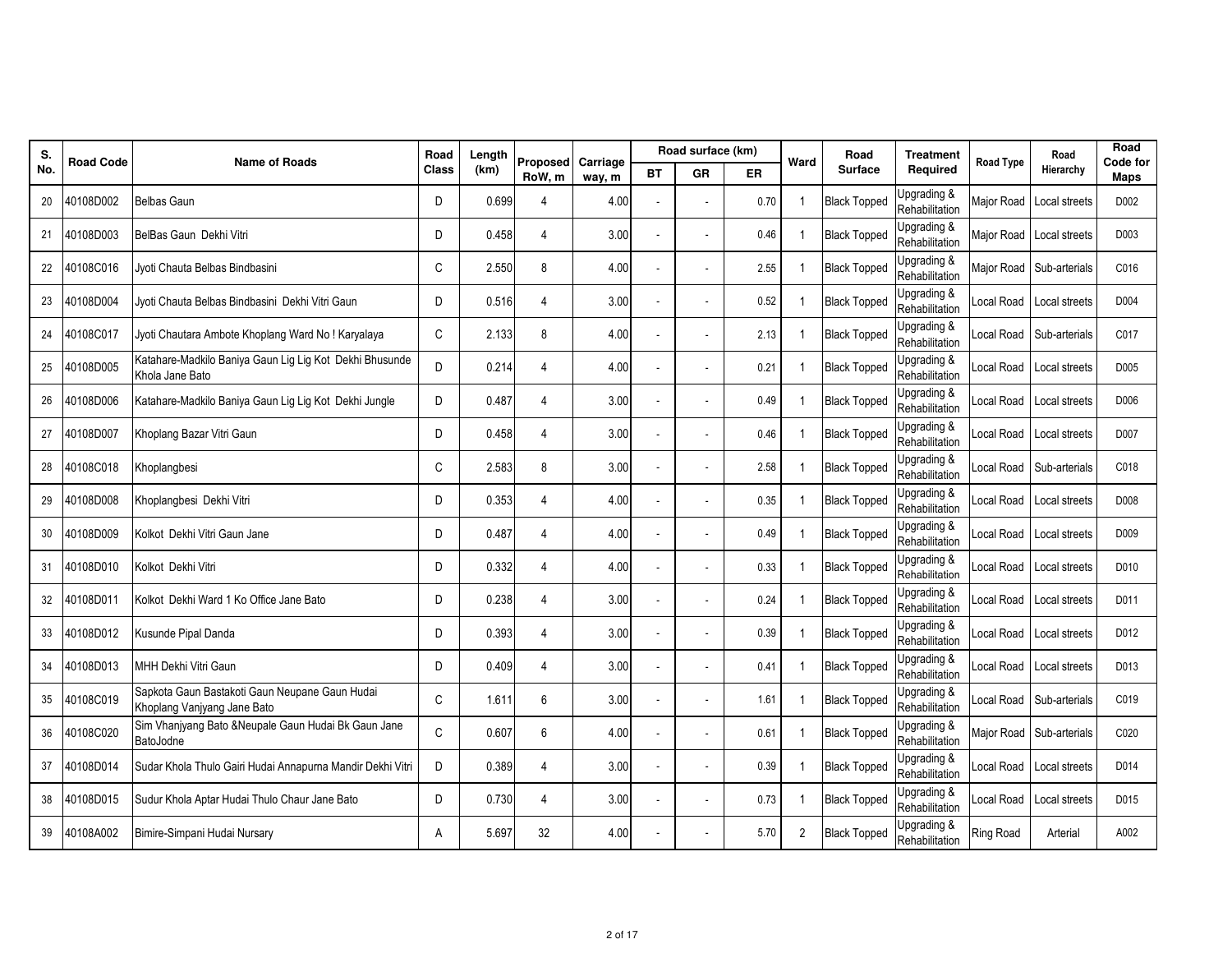| S.        | <b>Road Code</b> | <b>Name of Roads</b>                                                                 | Road  | Length | Proposed       | Carriage |           | Road surface (km)        |        | Ward           | Road                | <b>Treatment</b>              | Road Type  | Road                       | Road<br>Code for |
|-----------|------------------|--------------------------------------------------------------------------------------|-------|--------|----------------|----------|-----------|--------------------------|--------|----------------|---------------------|-------------------------------|------------|----------------------------|------------------|
| <b>No</b> |                  |                                                                                      | Class | (km)   | RoW, m         | way, m   | <b>BT</b> | GR                       | ER     |                | <b>Surface</b>      | Required                      |            | Hierarchy                  | Maps             |
| 40        | 40108B003        | Baddanda Budichaur Phalam Khani Maddikalo narsari<br>Aappipal                        | B     | 9.131  | 12             | 6.00     | ä,        |                          | 9.13   | 2              | <b>Black Topped</b> | Upgrading &<br>Rehabilitation | Major Road | Arterial                   | B003             |
| 41        | 40108B004        | Bimire-Harmi                                                                         | B     | 1.145  | 12             | 6.00     |           |                          | 1.14   | $\overline{2}$ | <b>Black Topped</b> | Upgrading &<br>Rehabilitation | Major Road | Arterial                   | B004             |
| 42        | 40108B005        | Pauroti Bhandar Samachaur ChapaVhanjyang Karki Gaun<br>Baniva Gaun                   | B     | 3.602  | 12             | 6.00     | J.        |                          | 3.60   | $\overline{2}$ | <b>Black Topped</b> | Upgrading &<br>Rehabilitation | Major Road | Arterial                   | <b>B005</b>      |
| 43        | 40108B006        | Aappipal Hudai Dharmi Chaur                                                          | B     | 3.574  | 10             | 4.00     |           |                          | 3.57   | $\overline{2}$ | <b>Black Topped</b> | Jpgrading &<br>Rehabilitation | ocal Road  | Arterial                   | B006             |
| 44        | 40108C021        | Archale Damai Gaun Bardanda                                                          | C     | 0.661  | 6              | 4.00     | ä,        | $\overline{\phantom{a}}$ | 0.66   | 2              | <b>Black Topped</b> | Upgrading &<br>Rehabilitation | Local Road | Sub-arterials              | C021             |
| 45        | 40108C022        | Baddanda Budichaur                                                                   | С     | 0.612  | $6\phantom{1}$ | 4.00     |           |                          | 0.61   | $\overline{2}$ | <b>Black Topped</b> | Upgrading &<br>Rehabilitation | ocal Road  | Sub-arterials              | C022             |
| 46        | 40108C023        | Barshre Lapsichaur Chapavhanjyang                                                    | С     | 0.975  | 8              | 6.00     |           |                          | 0.97   | $\overline{2}$ | <b>Black Topped</b> | Upgrading &<br>Rehabilitation | Local Road | Sub-arterials              | C023             |
| 47        | 40108C024        | Bright Future School Dekhi Vitri Bato                                                | C     | 0.747  | 6              | 4.00     |           |                          | 0.75   | $\overline{2}$ | <b>Black Topped</b> | Jpgrading &<br>Rehabilitation |            | Local Road Sub-arterials   | C024             |
| 48        | 40108C025        | Putali khet Shivling Danda Budichaur                                                 | C     | 3.446  | 8              | 4.00     |           |                          | 3.45   | $\overline{2}$ | <b>Black Topped</b> | Upgrading &<br>Rehabilitation | Major Road | Sub-arterials              | C025             |
| 49        | 40108D016        | Aappipal Vanjyang Hudai Palluhatte Dhakal Gaun                                       | D     | 0.604  | 4              | 3.00     |           |                          | 0.60   | $\overline{2}$ | <b>Black Topped</b> | Upgrading &<br>Rehabilitation | ocal Road. | Local streets              | D016             |
| 50        | 40108C026        | Archale Thakuri Gaun                                                                 | C     | 1.562  | 6              | 4.00     |           |                          | 1.56   | $\overline{2}$ | <b>Black Topped</b> | Upgrading &<br>Rehabilitation | Local Road | Sub-arterials              | C026             |
| 51        | 40108C027        | Barsare Hudai Lapsichaur Chapa Vhanjyang                                             | C     | 0.862  | 6              | 4.00     |           |                          | 0.86   | $\overline{2}$ | <b>Black Topped</b> | Jpgrading &<br>Rehabilitation | ocal Road  | Sub-arterials              | C027             |
| 52        | 40108C028        | Ghunghure Khola Jane                                                                 | C     | 0.639  | 6              | 4.00     | ä,        |                          | 0.64   | 2              | <b>Black Topped</b> | Upgrading &<br>Rehabilitation | Local Road | Sub-arterials              | C028             |
| 53        | 40108C029        | Katahare Suntale Pangrekhola Chapavhanjyang                                          | C     | 1.260  | 8              | 4.00     |           |                          | 1.26   | 2              | <b>Black Topped</b> | Jpgrading &<br>Rehabilitation |            | Major Road   Sub-arterials | C029             |
| 54        | 40108C030        | Pandit Ynganath Marga                                                                | C     | 0.867  | $6\phantom{1}$ | 4.00     |           |                          | 0.87   | $\overline{2}$ | <b>Black Topped</b> | Upgrading &<br>Rehabilitation | Local Road | Sub-arterials              | C030             |
| 55        | 40108D017        | Phalam Khani Dekhi Vitri                                                             | D     | 0.237  | 4              | 3.00     |           |                          | 0.24   | $\overline{2}$ | <b>Black Topped</b> | Jpgrading &<br>Rehabilitation | ocal Road  | Local streets              | D017             |
| 56        | 40108B007        | Saunepani-kyureni Hudai Phalam Khani                                                 | B     | 3.088  | 10             | 3.00     |           |                          | 3.09   | $\overline{2}$ | <b>Black Topped</b> | Upgrading &<br>Rehabilitation | Major Road | Arterial                   | <b>B007</b>      |
| 57        | 40108D018        | Sunkuwa Hudai Rip Khel Maidan                                                        | D     | 0.289  | 4              | 4.00     |           |                          | 0.29   | $\overline{2}$ | <b>Black Topped</b> | Jpgrading &<br>Rehabilitation | Local Road | Local streets              | D018             |
| 58        | 40108B008        | Sami Chautara-Siudeni-Saunepani-Dumre-Adhikari Gaun-<br>Dharapani-Pachyan-Jurithumka | B     | 6.944  | 12             | 6.00     | ÷.        | 6.94                     | $\sim$ | 3              | <b>Black Topped</b> | Upgrading &<br>Rehabilitation | Major Road | Arterial                   | <b>B008</b>      |
| 59        | 40108C031        | Baire Danda Bhandarthok Chepe Nadi                                                   | C     | 1.176  | 6              | 4.00     |           |                          | 1.18   | 3              | <b>Black Topped</b> | Jpgrading &<br>Rehabilitation | ocal Road  | Sub-arterials              | C031             |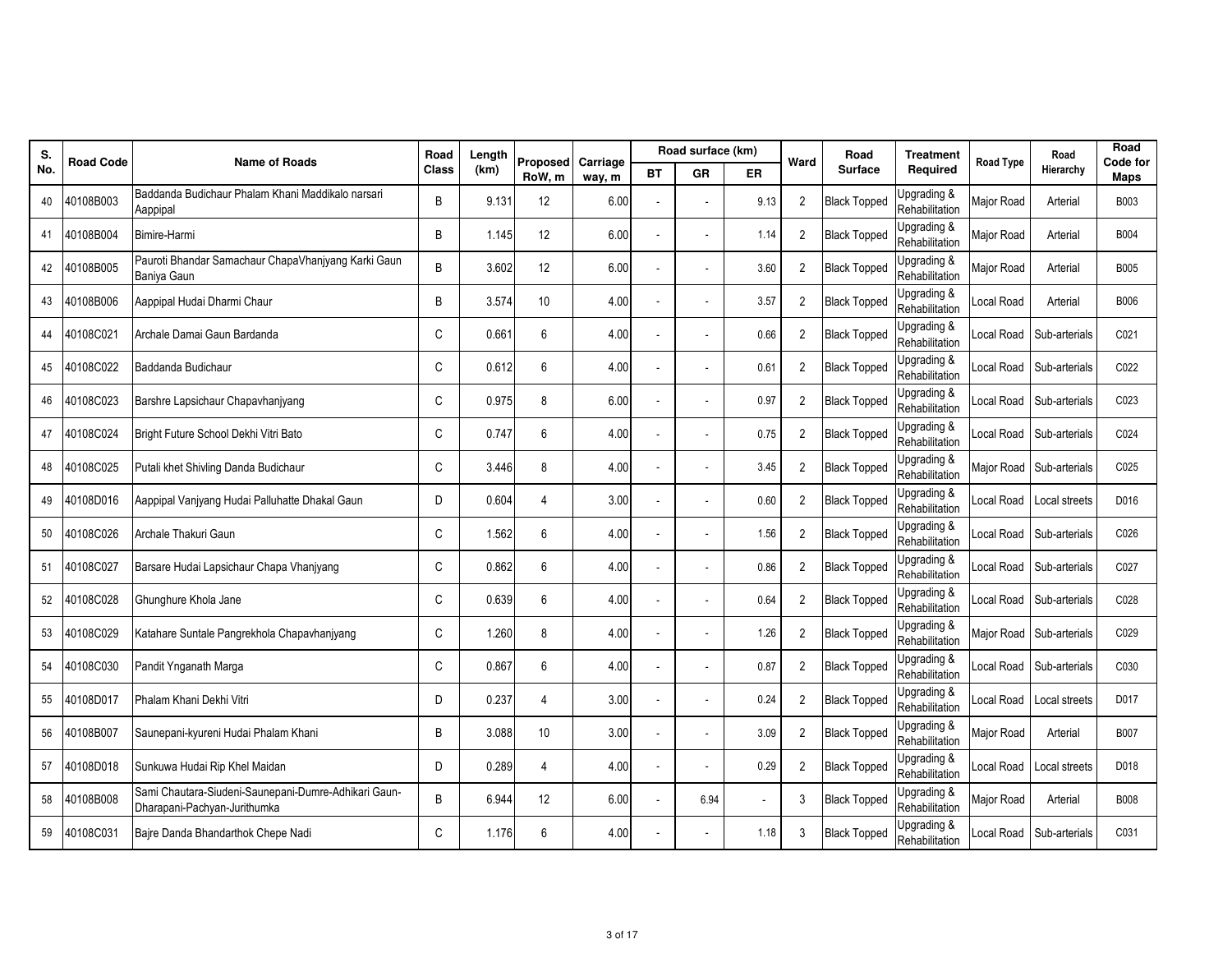| S.  | <b>Road Code</b> | <b>Name of Roads</b>                                              | Road         | Length | Proposed | Carriage |           | Road surface (km)        |           | Ward                   | Road                | <b>Treatment</b>              | Road Type  | Road                       | Road<br>Code for |
|-----|------------------|-------------------------------------------------------------------|--------------|--------|----------|----------|-----------|--------------------------|-----------|------------------------|---------------------|-------------------------------|------------|----------------------------|------------------|
| No. |                  |                                                                   | <b>Class</b> | (km)   | RoW, m   | way, m   | <b>BT</b> | <b>GR</b>                | <b>ER</b> |                        | <b>Surface</b>      | Required                      |            | Hierarchy                  | Maps             |
| 60  | 40108C032        | Bairedanda Dhud Pokhari                                           | C            | 3.057  | 6        | 4.00     |           | 3.06                     |           | 3                      | <b>Black Topped</b> | Jpgrading &<br>Rehabilitation | Major Road | Sub-arterials              | C032             |
| 61  | 40108C033        | Chepe Khola Jane Bato                                             | C            | 0.448  | 6        | 4.00     |           |                          | 0.45      | 3                      | <b>Black Topped</b> | Jpgrading &<br>Rehabilitation |            | Local Road Sub-arterials   | C033             |
| 62  | 40108C034        | Guntar Birabari Pathivara Dhakre swara Jurithumka                 | C            | 3.408  | 6        | 4.00     | J.        | 3.41                     |           | 3                      | <b>Black Topped</b> | Jpgrading &<br>Rehabilitation |            | Major Road Sub-arterials   | C034             |
| 63  | 40108C035        | Kadali-Aambot gaun-Dumridada                                      | C            | 2.396  | 6        | 3.00     |           | 2.40                     |           | 3                      | <b>Black Topped</b> | Jpgrading &<br>Rehabilitation |            | Major Road Sub-arterials   | C035             |
| 64  | 40108C036        | Maivhul Pachyan Juri Thumka                                       | C            | 2.112  | 6        | 4.00     |           | $\overline{\phantom{a}}$ | 2.11      | 3                      | <b>Black Topped</b> | Jpgrading &<br>Rehabilitation | Local Road | Sub-arterials              | C036             |
| 65  | 40108C037        | Sabhachautara-Maivhul -Bohora Gaun-Raute Pani-Aappipal<br>Aspatal | $\mathsf C$  | 1.897  | 6        | 4.00     |           |                          | 1.90      | 3                      | <b>Black Topped</b> | Jpgrading &<br>Rehabilitation | Local Road | Sub-arterials              | C037             |
| 66  | 40108C038        | Siudeni Dumre Jaljale Pathivara Jurithumka                        | $\mathsf{C}$ | 4.424  | 6        | 4.00     |           |                          | 4.42      | 3                      | <b>Black Topped</b> | Jpgrading &<br>Rehabilitation |            | Major Road Sub-arterials   | C038             |
| 67  | 40108C039        | Siudeni-Bohora Gaun Bichchhe Mari Hudai Dumre Danda               | $\mathsf C$  | 1.183  | 6        | 3.00     |           |                          | 1.18      | 3                      | <b>Black Topped</b> | Jpgrading &<br>Rehabilitation |            | Local Road   Sub-arterials | C039             |
| 68  | 40108C040        | Siudeni-KaloKhola-MHH                                             | C            | 1.098  | 6        | 4.00     |           |                          | 1.10      | 3                      | <b>Black Topped</b> | Jpgrading &<br>Rehabilitation | Local Road | Sub-arterials              | C040             |
| 69  | 40108C041        | Adhikari qaun                                                     | $\mathsf{C}$ | 0.969  | 6        | 4.00     |           |                          | 0.97      | 3                      | <b>Black Topped</b> | Jpgrading &<br>Rehabilitation | ocal Road. | Sub-arterials              | C041             |
| 70  | 40108C042        | Appipal Hospital-Pipaldada                                        | C            | 0.889  | 6        | 4.00     |           |                          | 0.89      | 3                      | <b>Black Topped</b> | Jpgrading &<br>Rehabilitation | Local Road | Sub-arterials              | C042             |
| 71  | 40108D019        | Barabise                                                          | D            | 0.295  | 4        | 4.00     |           |                          | 0.29      | 3                      | <b>Black Topped</b> | Jpgrading &<br>Rehabilitation | Local Road | Local streets              | D019             |
| 72  | 40108C043        | Archale Nepane Khola Chhapthok Barpirke                           | C            | 4.186  | 6        | 4.00     |           | $\overline{a}$           | 4.19      | $\overline{4}$         | <b>Black Topped</b> | Jpgrading &<br>Rehabilitation |            | Major Road Sub-arterials   | C043             |
| 73  | 40108C044        | Barhapirke Pandit tar Barbise                                     | C            | 0.727  | 6        | 4.00     |           |                          | 0.73      | $\overline{4}$         | <b>Black Topped</b> | Jpgrading &<br>Rehabilitation | Local Road | Sub-arterials              | C044             |
| 74  | 40108C045        | Hattigauda Barsale Ghimere thok Gaikhur Maidan                    | $\mathsf{C}$ | 1.457  | 6        | 4.00     |           |                          | 1.46      | $\overline{4}$         | <b>Black Topped</b> | Upgrading &<br>Rehabilitation |            | Local Road Sub-arterials   | C045             |
| 75  | 40108C046        | Jhyaitaar basti hudai Beltaar Bagaicha                            | $\mathsf C$  | 1.513  | 6        | 4.00     |           |                          | 1.51      | 4                      | <b>Black Topped</b> | Jpgrading &<br>Rehabilitation |            | Local Road Sub-arterials   | C046             |
| 76  | 40108C047        | Kumal Gaun Majh gaun(Namuna Jodne)                                | C            | 0.485  | 6        | 3.00     |           |                          | 0.48      | $\boldsymbol{\Lambda}$ | <b>Black Topped</b> | Jpgrading &<br>Rehabilitation | Local Road | Sub-arterials              | C047             |
| 77  | 40108C048        | Luitel Bhanjyang Gahateri                                         | C            | 1.626  | 6        | 4.00     |           |                          | 1.63      | $\overline{4}$         | <b>Black Topped</b> | Jpgrading &<br>Rehabilitation | ocal Road  | Sub-arterials              | C048             |
| 78  | 40108C049        | Nayagaun Barapirke                                                | C            | 0.716  | 8        | 6.00     |           | $\overline{a}$           | 0.72      | $\overline{4}$         | <b>Black Topped</b> | Jpgrading &<br>Rehabilitation | Local Road | Sub-arterials              | C049             |
| 79  | 40108C050        | Tallomalatigaira-Archalel                                         | C            | 1.861  | 6        | 4.00     |           |                          | 1.86      | 4                      | <b>Black Topped</b> | Jpgrading &<br>Rehabilitation |            | Local Road   Sub-arterials | C050             |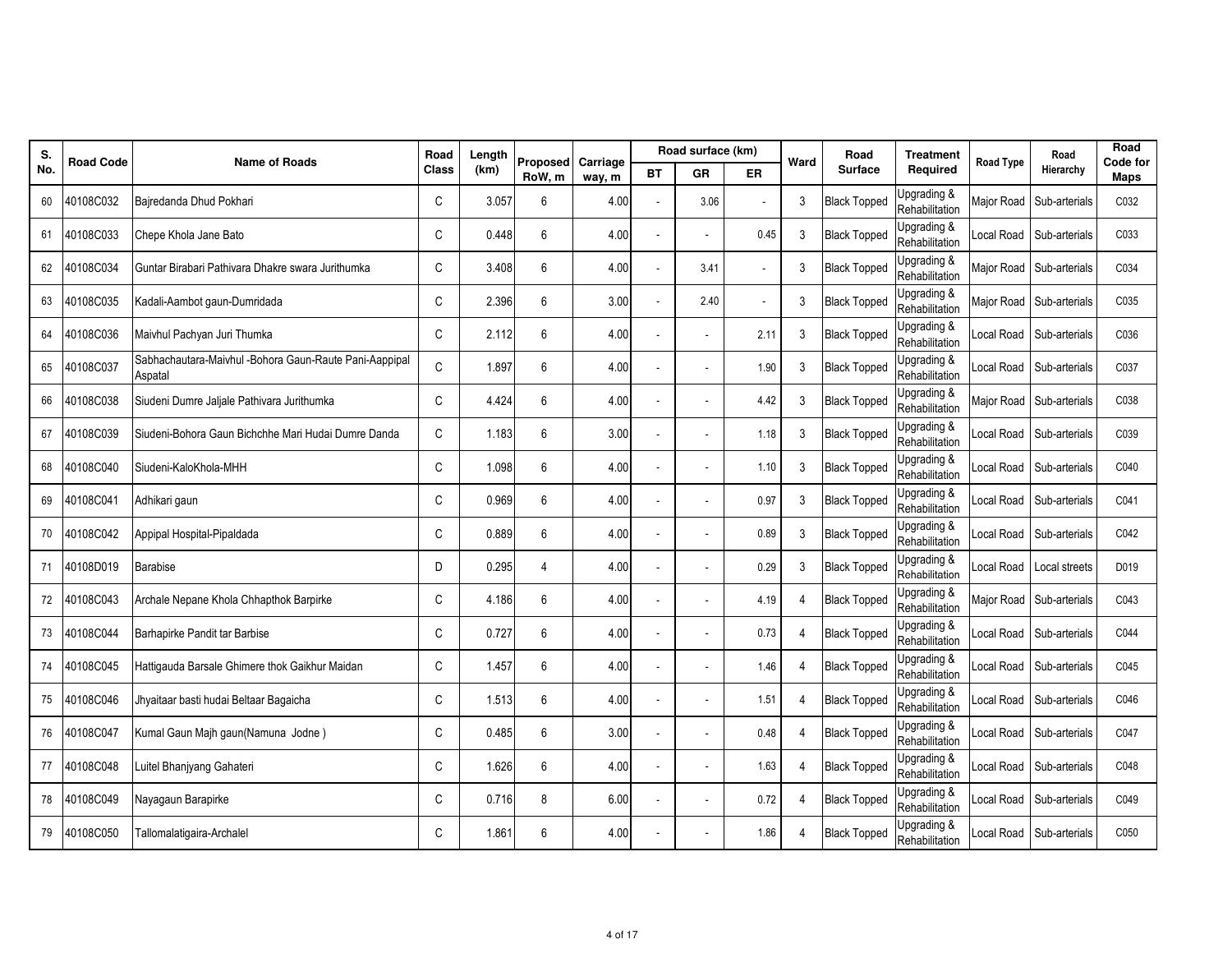| S.  | <b>Road Code</b> | <b>Name of Roads</b>                                                                | Road  | Length | Proposed       | Carriage |           | Road surface (km)        |                          | Ward | Road                | <b>Treatment</b>              | Road Type  | Road                       | Road<br>Code for |
|-----|------------------|-------------------------------------------------------------------------------------|-------|--------|----------------|----------|-----------|--------------------------|--------------------------|------|---------------------|-------------------------------|------------|----------------------------|------------------|
| No. |                  |                                                                                     | Class | (km)   | RoW, m         | way, m   | <b>BT</b> | GR                       | ER                       |      | <b>Surface</b>      | Required                      |            | Hierarchy                  | Maps             |
| 80  | 40108C051        | Alkachilaune Dharapani                                                              | C     | 0.606  | 6              | 3.00     | ä,        |                          | 0.61                     | 4    | <b>Black Topped</b> | Upgrading &<br>Rehabilitation | Local Road | Sub-arterials              | C051             |
| 81  | 40108D020        | Archale Gaun                                                                        | D     | 0.634  | 4              | 4.00     |           |                          | 0.63                     | 4    | <b>Black Topped</b> | Upgrading &<br>Rehabilitation | ocal Road  | Local streets              | D020             |
| 82  | 40108D021        | Archale Gaun Vitri                                                                  | D     | 0.665  | 4              | 4.00     | J.        | $\overline{\phantom{a}}$ | 0.67                     | 4    | <b>Black Topped</b> | Upgrading &<br>Rehabilitation | Local Road | Local streets              | D021             |
| 83  | 40108D022        | Barpirke Pandit tar Aaru Chaur                                                      | D     | 0.685  | 4              | 4.00     |           |                          | 0.69                     | 4    | <b>Black Topped</b> | Jpgrading &<br>Rehabilitation | ocal Road  | Local streets              | D022             |
| 84  | 40108D023        | Birpirke Damkhani                                                                   | D     | 0.692  | 4              | 4.00     | ä,        | $\overline{\phantom{a}}$ | 0.69                     | 4    | <b>Black Topped</b> | Upgrading &<br>Rehabilitation | Local Road | Local streets              | D023             |
| 85  | 40108D024        | Chiruwa Dhunga-Beltar-Aaptar-Bagaltar-Hattigauda Chautaro                           | D     | 2.821  | 4              | 3.00     |           |                          | 2.82                     | 4    | <b>Black Topped</b> | Upgrading &<br>Rehabilitation | ocal Road  | Local streets              | D024             |
| 86  | 40108D025        | Ctevt Chok Vitri                                                                    | D     | 0.431  | 4              | 4.00     | ä,        |                          | 0.43                     | 4    | <b>Black Topped</b> | Upgrading &<br>Rehabilitation | Local Road | Local streets              | D025             |
| 87  | 40108D026        | Kami Danda Kumal Gaun Rani Khola Mare Bato Ctevt                                    | D     | 1.421  | 4              | 4.00     |           |                          | 1.42                     | 4    | <b>Black Topped</b> | Jpgrading &<br>Rehabilitation | Local Road | Local streets              | D026             |
| 88  | 40108D027        | Kharbari Gaun                                                                       | D     | 1.545  | 4              | 4.00     | ä,        | $\overline{a}$           | 1.55                     | 4    | <b>Black Topped</b> | Upgrading &<br>Rehabilitation | Local Road | Local streets              | D027             |
| 89  | 40108D028        | Kharbari Gaun Dekhi Vitri                                                           | D     | 0.320  | 4              | 4.00     |           |                          | 0.32                     | 4    | <b>Black Topped</b> | Upgrading &<br>Rehabilitation | ocal Road  | Local streets              | D028             |
| 90  | 40108D029        | Mahadevsthan-Alka Chilaune-Naya Gaun-Pandittar-<br>Sapkotatar Dekhi Pandittar Jodne | D     | 0.212  | $\overline{4}$ | 4.00     | ÷.        |                          | 0.21                     | 4    | <b>Black Topped</b> | Upgrading &<br>Rehabilitation | Local Road | Local streets              | D029             |
| 91  | 40108D030        | Pandittar Gaun Vitri                                                                | D     | 0.176  | 4              | 4.00     |           |                          | 0.18                     | 4    | <b>Black Topped</b> | Jpgrading &<br>Rehabilitation | Local Road | Local streets              | D030             |
| 92  | 40108D031        | Sankhar Gaun                                                                        | D     | 0.572  | 4              | 3.00     | ä,        | $\overline{a}$           | 0.57                     | 4    | <b>Black Topped</b> | Upgrading &<br>Rehabilitation | Local Road | Local streets              | D031             |
| 93  | 40108D032        | Sarkigaun                                                                           | D     | 0.426  | 4              | 3.00     |           |                          | 0.43                     | 4    | <b>Black Topped</b> | Jpgrading &<br>Rehabilitation | Local Road | Local streets              | D032             |
| 94  | 40108D033        | Tallo malatigaira-Mathillo malatigaira                                              | D     | 1.552  | 4              | 4.00     | J.        |                          | 1.55                     | 4    | <b>Black Topped</b> | Upgrading &<br>Rehabilitation | Local Road | Local streets              | D033             |
| 95  | 40108D034        | Thari Gaun Nepane Khola Chhap thok                                                  | D     | 1.043  | 4              | 4.00     |           |                          | 1.04                     | 4    | <b>Black Topped</b> | Jpgrading &<br>Rehabilitation | Local Road | Local streets              | D034             |
| 96  | 40108C052        | Majhtar Pratichyalaya Thotro Dihi Darampani                                         | C     | 0.511  | 6              | 4.00     | ä,        | $\overline{a}$           | 0.51                     | 5    | <b>Black Topped</b> | Upgrading &<br>Rehabilitation | Local Road | Sub-arterials              | C052             |
| 97  | 40108C053        | Thatipokhari-Purandi Gauda                                                          | C     | 2.421  | 6              | 4.00     |           |                          | 2.42                     | 5    | <b>Black Topped</b> | Jpgrading &<br>Rehabilitation |            | Major Road   Sub-arterials | C053             |
| 98  | 40108C054        | Turture-Sailitar-Raainastar                                                         | C     | 1.985  | 6              | 4.00     | ä,        | 1.98                     | $\overline{\phantom{a}}$ | 5    | <b>Black Topped</b> | Upgrading &<br>Rehabilitation | Major Road | Sub-arterials              | C054             |
| 99  | 40108D035        | Ayurbed-Paradihi                                                                    | D     | 0.428  | 4              | 4.00     |           |                          | 0.43                     | 5    | <b>Black Topped</b> | Jpgrading &<br>Rehabilitation |            | Local Road   Local streets | D035             |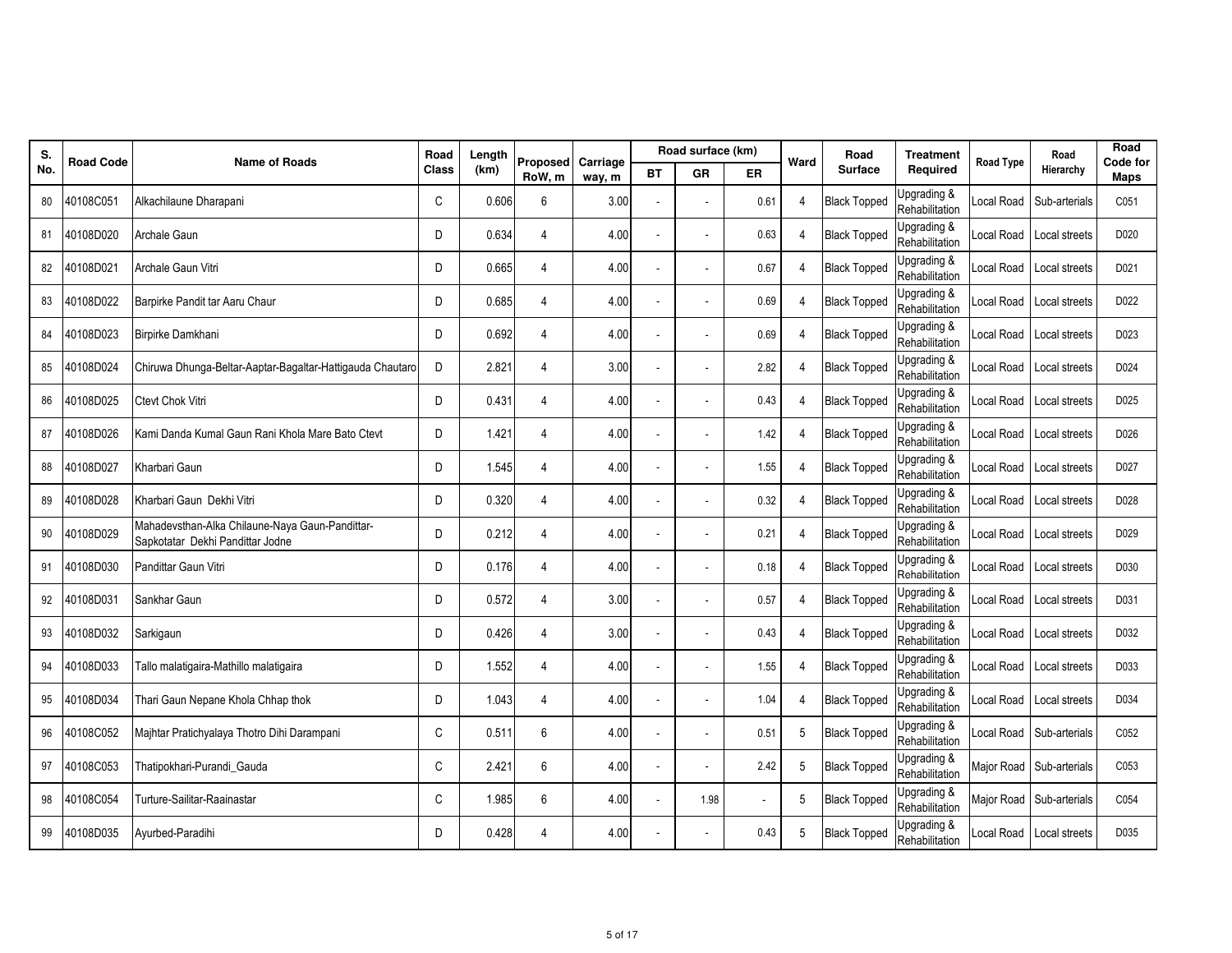| S.  | <b>Road Code</b> | <b>Name of Roads</b>                           | Road         | Length | <b>Proposed</b> | Carriage |           | Road surface (km)        |      | Ward | Road                | <b>Treatment</b>              | Road Type  | Road                       | Road<br>Code for |
|-----|------------------|------------------------------------------------|--------------|--------|-----------------|----------|-----------|--------------------------|------|------|---------------------|-------------------------------|------------|----------------------------|------------------|
| No. |                  |                                                | <b>Class</b> | (km)   | RoW, m          | way, m   | <b>BT</b> | GR                       | ER   |      | <b>Surface</b>      | Required                      |            | Hierarchy                  | Maps             |
| 100 | 40108D036        | Bal Jyoti Bording Jane Bato                    | D            | 0.130  |                 | 4.00     |           |                          | 0.13 | 5    | <b>Black Topped</b> | Jpgrading &<br>Rehabilitation | Local Road | Local streets              | D036             |
| 101 | 40108D037        | Bhawani Campus Raod                            | D            | 0.202  | 4               | 4.00     |           |                          | 0.20 | 5    | <b>Black Topped</b> | Jpgrading &<br>Rehabilitation | ocal Road  | Local streets              | D037             |
| 102 | 40108C055        | Bhawani Campus-Dumrechaur                      | C            | 0.747  | 6               | 3.00     | ÷,        | $\overline{\phantom{a}}$ | 0.75 | 5    | <b>Black Topped</b> | Jpgrading &<br>Rehabilitation | Local Road | Sub-arterials              | C055             |
| 103 | 40108D038        | Bhawani Campus-Dumrechaur Dekhi Vitri Gaun     | D            | 0.264  | 4               | 3.00     |           |                          | 0.26 | 5    | <b>Black Topped</b> | Jpgrading &<br>Rehabilitation | Local Road | Local streets              | D038             |
| 104 | 40108D039        | Chepeghat                                      | D            | 0.170  | 4               | 3.00     | ÷,        | $\overline{\phantom{a}}$ | 0.17 | 5    | <b>Black Topped</b> | Jpgrading &<br>Rehabilitation | Local Road | Local streets              | D039             |
| 105 | 40108D040        | Chhuchi Bagar Gaun                             | D            | 0.258  | 4               | 3.00     |           |                          | 0.26 | 5    | <b>Black Topped</b> | Jpgrading &<br>Rehabilitation | Local Road | Local streets              | D040             |
| 106 | 40108D041        | Dumre Chaur Dharmawati                         | D            | 0.245  | 4               | 3.00     |           |                          | 0.25 | 5    | <b>Black Topped</b> | Upgrading &<br>Rehabilitation | Local Road | Local streets              | D041             |
| 107 | 40108D042        | Dumre Chaur Lig lig Bal Udhyan Tallo Fant Marg | D            | 0.228  | 4               | 3.00     |           |                          | 0.23 | 5    | <b>Black Topped</b> | Jpgrading &<br>Rehabilitation | Local Road | Local streets              | D042             |
| 108 | 40108D043        | Dumre Chaur Ring Road                          | D            | 0.546  | 4               | 3.00     |           | $\overline{a}$           | 0.55 | 5    | <b>Black Topped</b> | Jpgrading &<br>Rehabilitation | Local Road | Local streets              | D043             |
| 109 | 40108D044        | Ghat jane                                      | D            | 0.314  | 4               | 4.00     |           |                          | 0.31 | 5    | <b>Black Topped</b> | Jpgrading &<br>Rehabilitation | Local Road | Local streets              | D044             |
| 110 | 40108D045        | Hatbazar Dekhi Pandey Chok                     | D            | 0.343  | 4               | 4.00     |           |                          | 0.34 | 5    | <b>Black Topped</b> | Upgrading &<br>Rehabilitation | Local Road | Local streets              | D045             |
| 111 | 40108C056        | Majhi Gaun Khane Pani                          | C            | 1.380  | 6               | 4.00     |           |                          | 1.38 | 5    | <b>Black Topped</b> | Jpgrading &<br>Rehabilitation |            | Local Road   Sub-arterials | C056             |
| 112 | 40108D046        | Mare Jane bato Dekhi Vitri Bato                | D            | 0.541  | 4               | 3.00     | ÷,        | $\overline{\phantom{a}}$ | 0.54 | 5    | <b>Black Topped</b> | Upgrading &<br>Rehabilitation | Local Road | Local streets              | D046             |
| 113 | 40108D047        | Nagarpalika-Ayurbed                            | D            | 0.202  | 4               | 4.00     |           |                          | 0.20 | 5    | <b>Black Topped</b> | Jpgrading &<br>Rehabilitation | Local Road | Local streets              | D047             |
| 114 | 40108C057        | Naukhor Ring Road                              | $\mathsf{C}$ | 0.769  | 6               | 4.00     |           | $\blacksquare$           | 0.77 | 5    | <b>Black Topped</b> | Upgrading &<br>Rehabilitation |            | Local Road Sub-arterials   | C057             |
| 115 | 40108D048        | Naukhor Vitri Gaun Bato                        | D            | 0.223  | 4               | 4.00     |           |                          | 0.22 | 5    | <b>Black Topped</b> | Jpgrading &<br>Rehabilitation | Local Road | Local streets              | D048             |
| 116 | 40108D049        | Pandey Chok Majhtaar Dekhi Vitri Gaun          | D            | 0.378  | 4               | 3.00     |           | $\overline{a}$           | 0.38 | 5    | <b>Black Topped</b> | Jpgrading &<br>Rehabilitation | Local Road | Local streets              | D049             |
| 117 | 40108D050        | Peace Heaven                                   | D            | 0.167  | 4               | 3.00     |           |                          | 0.17 | 5    | <b>Black Topped</b> | Jpgrading &<br>Rehabilitation | Local Road | Local streets              | D050             |
| 118 | 40108D051        | Police booth-Maili Newar Chautara              | D            | 0.470  | 4               | 4.00     |           | $\overline{\phantom{a}}$ | 0.47 | 5    | <b>Black Topped</b> | Jpgrading &<br>Rehabilitation | Local Road | Local streets              | D051             |
| 119 | 40108D052        | Radhakrishna Mandir-Kalamata Dekhi Vitri Gaun  | D            | 0.511  | 4               | 3.00     |           |                          | 0.51 | 5    | <b>Black Topped</b> | Jpgrading &<br>Rehabilitation | Local Road | Local streets              | D052             |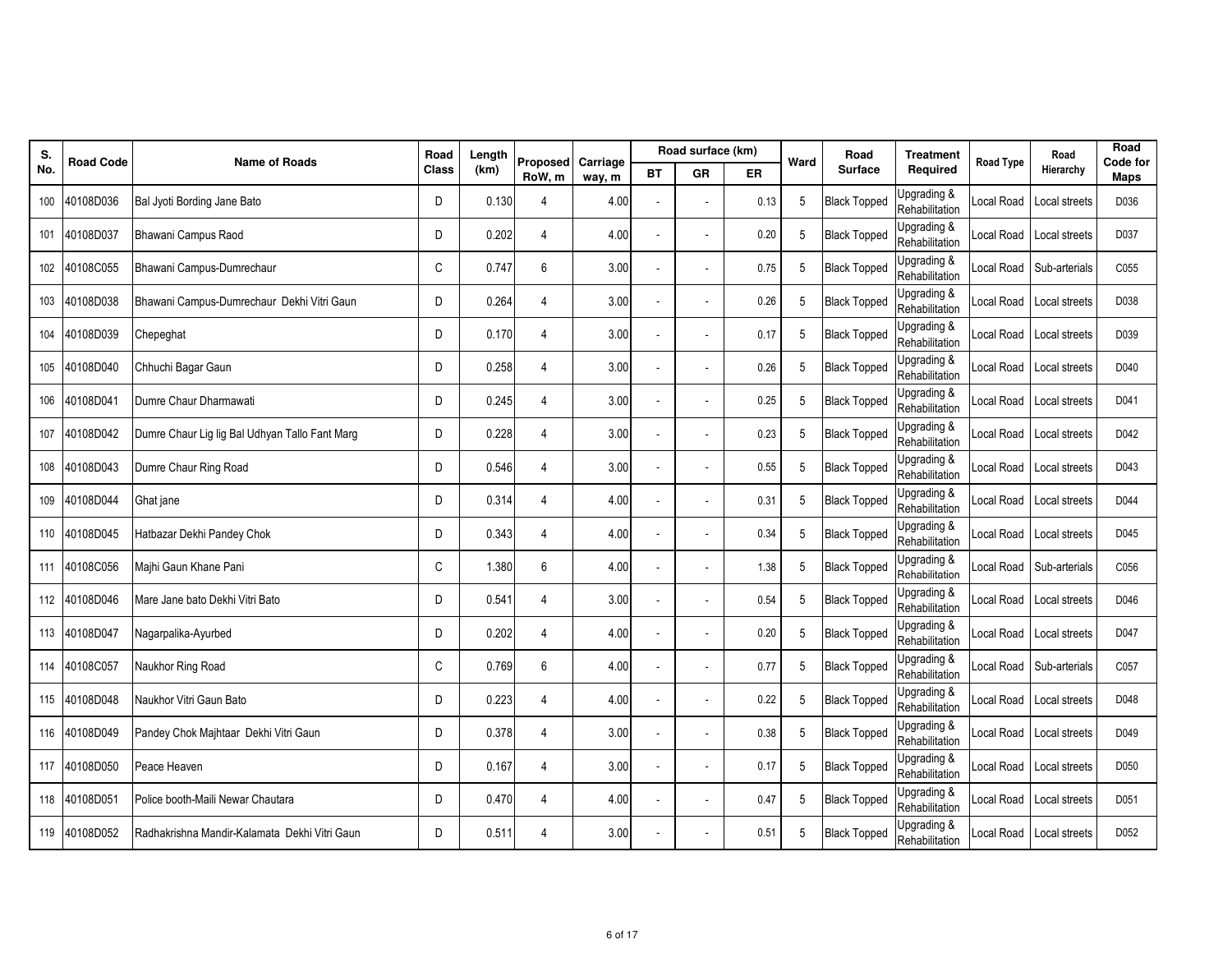| S.  | <b>Road Code</b> | <b>Name of Roads</b>                                 | Road         | Length | Proposed | Carriage |           | Road surface (km)        |      | Ward | Road                | <b>Treatment</b>              | Road Type  | Road                      | Road<br>Code for |
|-----|------------------|------------------------------------------------------|--------------|--------|----------|----------|-----------|--------------------------|------|------|---------------------|-------------------------------|------------|---------------------------|------------------|
| No. |                  |                                                      | <b>Class</b> | (km)   | RoW, m   | way, m   | <b>BT</b> | GR                       | ER   |      | <b>Surface</b>      | Required                      |            | Hierarchy                 | Maps             |
| 120 | 40108D053        | Radio Palungtar Jane Bato                            | D            | 0.205  |          | 3.00     |           |                          | 0.21 | 5    | <b>Black Topped</b> | Jpgrading &<br>Rehabilitation | Local Road | Local streets             | D053             |
| 121 | 40108C058        | Tallo Fant Khahare Hawai Maidan Marg                 | C            | 1.391  | 6        | 4.00     |           |                          | 1.39 | 5    | <b>Black Topped</b> | Jpgrading &<br>Rehabilitation |            | Local Road Sub-arterials  | C058             |
| 122 | 40108D054        | Tallo Fant Magar Gaun Hawai Maidan Marg              | D            | 0.488  | 4        | 3.00     |           |                          | 0.49 | 5    | <b>Black Topped</b> | Jpgrading &<br>Rehabilitation | Local Road | Local streets             | D054             |
| 123 | 40108C059        | Tallo Fant Tandrangtar                               | C            | 0.620  | 6        | 3.00     |           |                          | 0.62 | 5    | <b>Black Topped</b> | Jpgrading &<br>Rehabilitation |            | Local Road Sub-arterials  | C059             |
| 124 | 40108D055        | Thatipokhari-Dhikidada-Purandi Dekhi Vitri Jane Bato | D            | 0.258  | 4        | 3.00     |           | $\overline{\phantom{a}}$ | 0.26 | 5    | <b>Black Topped</b> | Jpgrading &<br>Rehabilitation | Local Road | Local streets             | D055             |
| 125 | 40108D056        | United English School                                | D            | 0.254  | 4        | 4.00     |           |                          | 0.25 | 5    | <b>Black Topped</b> | Jpgrading &<br>Rehabilitation | Local Road | Local streets             | D056             |
| 126 | 40108B009        | Kamaltar Rajghare Beteni                             | B            | 2.766  | 10       | 4.00     |           |                          | 2.77 | 6    | <b>Black Topped</b> | Jpgrading &<br>Rehabilitation | Major Road | Arterial                  | <b>B009</b>      |
| 127 | 40108C060        | Pauwatar Votekate Tiwaritar Bagaicha                 | $\mathsf C$  | 1.845  | 8        | 4.00     |           |                          | 1.84 | 6    | <b>Black Topped</b> | Jpgrading &<br>Rehabilitation | Local Road | Sub-arterials             | C060             |
| 128 | 40108D057        | Aambote                                              | D            | 0.207  | 4        | 4.00     |           | $\overline{a}$           | 0.21 | 6    | <b>Black Topped</b> | Jpgrading &<br>Rehabilitation | Local Road | Local streets             | D057             |
| 129 | 40108C061        | Baguwa Guliyo Pani Laxmi Mabi                        | C            | 1.570  | 8        | 4.00     |           |                          | 1.57 | 6    | <b>Black Topped</b> | Jpgrading &<br>Rehabilitation |            | ocal Road   Sub-arterials | C061             |
| 130 | 40108C062        | Fedi-Purthok Dekhi Vitri                             | C            | 0.741  | 6        | 3.00     |           | $\overline{a}$           | 0.74 | 6    | <b>Black Topped</b> | Upgrading &<br>Rehabilitation | Local Road | Sub-arterials             | C062             |
| 131 | 40108D058        | Gaikhur Vitri                                        | D            | 1.690  | 4        | 4.00     |           |                          | 1.69 | 6    | <b>Black Topped</b> | Jpgrading &<br>Rehabilitation | Local Road | Local streets             | D058             |
| 132 | 40108D059        | Gaikhur-kamaltar NC Dekhi Jungle                     | D            | 0.844  | 4        | 3.00     | ÷,        | $\overline{\phantom{a}}$ | 0.84 | 6    | <b>Black Topped</b> | Upgrading &<br>Rehabilitation | Local Road | Local streets             | D059             |
| 133 | 40108D060        | Jaisithok Gaun                                       | D            | 0.905  | 4        | 4.00     |           |                          | 0.91 | 6    | <b>Black Topped</b> | Jpgrading &<br>Rehabilitation | Local Road | Local streets             | D060             |
| 134 | 40108D061        | Kamaltar Gaun                                        | D            | 0.982  | 4        | 4.00     |           |                          | 0.98 | 6    | <b>Black Topped</b> | Upgrading &<br>Rehabilitation | Local Road | Local streets             | D061             |
| 135 | 40108D062        | Kamaltar Kapretar Bohori Vhanjyang Judi Khola        | D            | 4.015  | 4        | 4.00     |           |                          | 4.02 | 6    | <b>Black Topped</b> | Jpgrading &<br>Rehabilitation | Major Road | Local streets             | D062             |
| 136 | 40108D063        | Kavre Ranakharka Laxmi Mabi                          | D            | 3.389  | 4        | 4.00     |           | $\overline{a}$           | 3.39 | 6    | <b>Black Topped</b> | Jpgrading &<br>Rehabilitation | Local Road | Local streets             | D063             |
| 137 | 40108D064        | Rajghare Gaun                                        | D            | 0.451  | 4        | 3.00     |           |                          | 0.45 | 6    | <b>Black Topped</b> | Jpgrading &<br>Rehabilitation | Local Road | Local streets             | D064             |
| 138 | 40108C063        | Rayale Gaun                                          | C            | 0.840  | 6        | 4.00     |           | $\overline{\phantom{a}}$ | 0.84 | 6    | <b>Black Topped</b> | Jpgrading &<br>Rehabilitation | Local Road | Sub-arterials             | C063             |
| 139 | 40108D065        | Salbot Vitri Bato                                    | D            | 0.396  | 4        | 3.00     |           |                          | 0.40 | 6    | <b>Black Topped</b> | Jpgrading &<br>Rehabilitation | Local Road | Local streets             | D065             |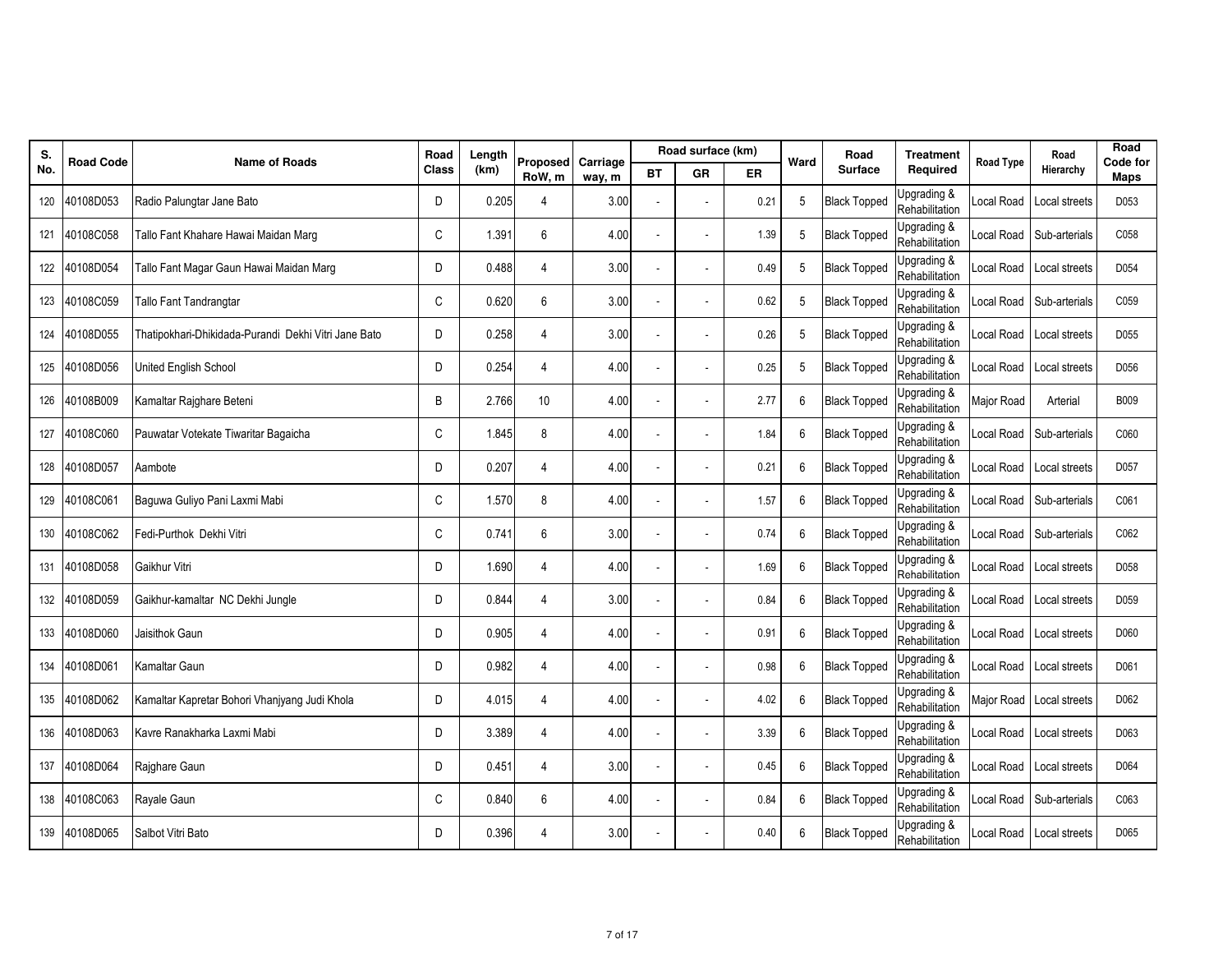| S.  | <b>Road Code</b> | <b>Name of Roads</b>                                 | Road         | Length | Proposed | Carriage |           | Road surface (km)        |                          | Ward           | Road                | <b>Treatment</b>                                    | Road Type  | Road                       | Road<br>Code for |
|-----|------------------|------------------------------------------------------|--------------|--------|----------|----------|-----------|--------------------------|--------------------------|----------------|---------------------|-----------------------------------------------------|------------|----------------------------|------------------|
| No. |                  |                                                      | <b>Class</b> | (km)   | RoW, m   | way, m   | <b>BT</b> | GR                       | ER                       |                | <b>Surface</b>      | Required                                            |            | Hierarchy                  | Maps             |
| 140 | 40108C064        | Uk Hubari                                            | C            | 0.765  | 6        | 4.00     |           |                          | 0.76                     | 6              | <b>Black Topped</b> | Jpgrading &<br>Rehabilitation                       | Major Road | Sub-arterials              | C064             |
| 141 | 40108B010        | Bimalnagar(Chunighat)-Abanda-Jagdikhola              | B            | 4.626  | 10       | 4.00     |           | 4.63                     | $\overline{\phantom{a}}$ | 7              | <b>Black Topped</b> | Jpgrading &<br>Rehabilitation                       | Major Road | Arterial                   | B010             |
| 142 | 40108C065        | Biruwatar-Pashupati Chok                             | C            | 1.320  | 6        | 4.00     |           | 1.32                     | $\sim$                   | 7              | <b>Black Topped</b> | Jpgrading &<br>Rehabilitation                       | Major Road | Sub-arterials              | C065             |
| 143 | 40108C066        | Aahalebar Pasupati Chok Bhatta Fanta                 | C            | 1.532  | 6        | 4.00     |           |                          | 1.53                     | 7              | <b>Black Topped</b> | Jpgrading $\overline{\mathbf{g}}$<br>Rehabilitation | Local Road | Sub-arterials              | C066             |
| 144 | 40108D066        | Bal Kalyan School Dekhi Vitri Bato                   | D            | 0.422  | 4        | 3.00     |           | $\overline{\phantom{a}}$ | 0.42                     | 7              | <b>Black Topped</b> | Jpgrading &<br>Rehabilitation                       | Local Road | Local streets              | D066             |
| 145 | 40108D067        | Barpirke Iteni                                       | D            | 0.655  | 4        | 3.00     |           |                          | 0.66                     | $\overline{7}$ | <b>Black Topped</b> | Jpgrading &<br>Rehabilitation                       |            | Local Road   Local streets | D067             |
| 146 | 40108C067        | <b>Batobis Khahare</b>                               | $\mathsf{C}$ | 1.070  | 6        | 4.00     |           |                          | 1.07                     | $\overline{7}$ | <b>Black Topped</b> | Jpgrading &<br>Rehabilitation                       | Local Road | Sub-arterials              | C067             |
| 147 | 40108D068        | Biruwa tar                                           | D            | 0.479  | 4        | 4.00     |           |                          | 0.48                     | $\overline{7}$ | <b>Black Topped</b> | Jpgrading &<br>Rehabilitation                       | Local Road | Local streets              | D068             |
| 148 | 40108C068        | Bord Gaun Majhi Gaun Vitri                           | C            | 2.234  | 8        | 4.00     |           | ÷.                       | 2.23                     | $\overline{7}$ | <b>Black Topped</b> | Jpgrading &<br>Rehabilitation                       | Local Road | Sub-arterials              | C068             |
| 149 | 40108D069        | Budhikuwa-Sirjana chowk                              | D            | 0.550  | 4        | 4.00     |           |                          | 0.55                     | 7              | <b>Black Topped</b> | Jpgrading &<br>Rehabilitation                       | Local Road | Local streets              | D069             |
| 150 | 40108D070        | Budikuwa Hudai Purne Pipal Jodne                     | D            | 0.367  | 4        | 4.00     |           |                          | 0.37                     | 7              | <b>Black Topped</b> | Jpgrading &<br>Rehabilitation                       | Local Road | Local streets              | D070             |
| 151 | 40108C069        | Chhatin Tar Bhatta Fant Vitri                        | C            | 0.790  | 6        | 4.00     |           |                          | 0.79                     | $\overline{7}$ | <b>Black Topped</b> | Jpgrading &<br>Rehabilitation                       |            | Local Road Sub-arterials   | C069             |
| 152 | 40108D071        | Chhatintar Panegaun Hudai Bhatta Fant                | D            | 0.558  | 4        | 3.00     |           | $\overline{\phantom{a}}$ | 0.56                     | 7              | <b>Black Topped</b> | Jpgrading &<br>Rehabilitation                       | Local Road | Local streets              | D071             |
| 153 | 40108C070        | Doti Pipal Sera Muhane Phedi                         | C            | 1.390  | 6        | 3.00     |           |                          | 1.39                     | 7              | <b>Black Topped</b> | Jpgrading &<br>Rehabilitation                       | Local Road | Sub-arterials              | C070             |
| 154 | 40108C071        | Dotipal abanda                                       | $\mathsf{C}$ | 1.712  | 6        | 3.00     |           | ÷,                       | 1.71                     | $\overline{7}$ | <b>Black Topped</b> | Jpgrading &<br>Rehabilitation                       |            | Major Road Sub-arterials   | C071             |
| 155 | 40108C072        | Dotipal-Majhuwa-Bimalnagar Dekhi Marsyandi Nadi Jane | C            | 1.720  | 6        | 4.00     |           |                          | 1.72                     | $\overline{7}$ | <b>Black Topped</b> | Jpgrading &<br>Rehabilitation                       |            | Local Road Sub-arterials   | C072             |
| 156 | 40108C073        | Fusretar Mathillo Jogithan                           | C            | 1.255  | 6        | 4.00     |           | ÷.                       | 1.26                     | $\overline{7}$ | <b>Black Topped</b> | Jpgrading &<br>Rehabilitation                       | Local Road | Sub-arterials              | C073             |
| 157 | 40108D072        | Jhusretar Pandekhola Pahele                          | D            | 0.508  | 4        | 3.00     |           |                          | 0.51                     | $\overline{7}$ | <b>Black Topped</b> | Jpgrading &<br>Rehabilitation                       | Local Road | Local streets              | D072             |
| 158 | 40108C074        | Kausiltar Sati ghat Charsaya Bagar Abanda            | C            | 1.012  | 6        | 3.00     |           | $\sim$                   | 1.01                     | $\overline{7}$ | <b>Black Topped</b> | Jpgrading &<br>Rehabilitation                       | Local Road | Sub-arterials              | C074             |
| 159 | 40108C075        | Kausiltar Satighat (Jholunge pul)                    | $\mathsf{C}$ | 1.065  | 6        | 3.00     |           |                          | 1.06                     | $\overline{7}$ | <b>Black Topped</b> | Jpgrading &<br>Rehabilitation                       |            | Local Road Sub-arterials   | C075             |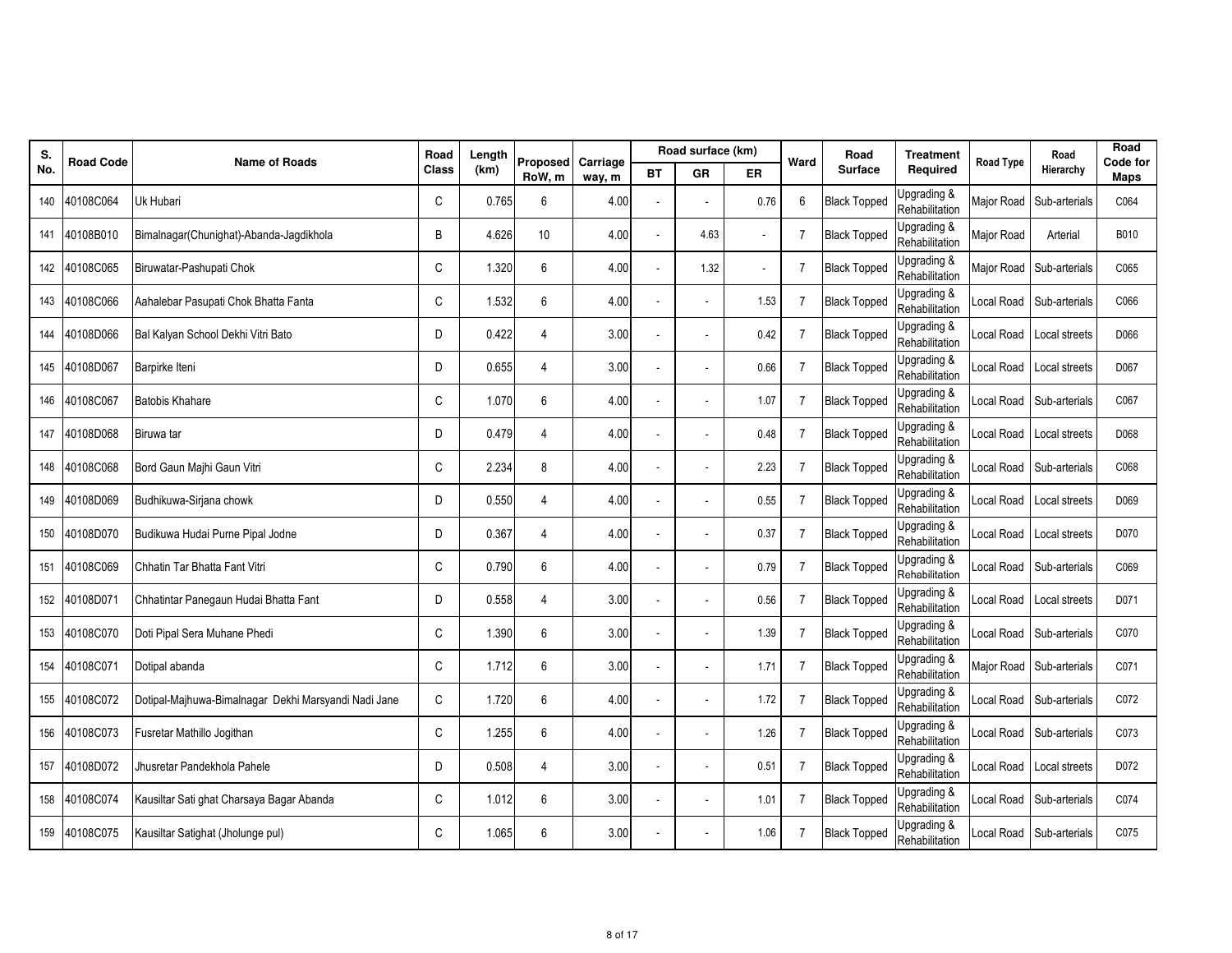| S.  | <b>Road Code</b> | <b>Name of Roads</b>                                | Road         | Length | <b>Proposed</b> | Carriage |           | Road surface (km) |           | Ward           | Road                | <b>Treatment</b>              | Road Type  | Road                       | Road<br>Code for |
|-----|------------------|-----------------------------------------------------|--------------|--------|-----------------|----------|-----------|-------------------|-----------|----------------|---------------------|-------------------------------|------------|----------------------------|------------------|
| No. |                  |                                                     | <b>Class</b> | (km)   | RoW, m          | way, m   | <b>BT</b> | <b>GR</b>         | <b>ER</b> |                | <b>Surface</b>      | Required                      |            | Hierarchy                  | Maps             |
| 160 | 40108D073        | Khatritar-Tarkeghat-Putunga-Pauwatar                | D            | 0.567  |                 | 3.00     |           |                   | 0.57      | $\overline{7}$ | <b>Black Topped</b> | Jpgrading &<br>Rehabilitation | Local Road | Local streets              | D073             |
| 161 | 40108D074        | Kholaghat-Gaifarm-Dhokade-Dhuwakot                  | D            | 0.168  | 4               | 4.00     |           |                   | 0.17      | $\overline{7}$ | <b>Black Topped</b> | Jpgrading &<br>Rehabilitation |            | Major Road Local streets   | D074             |
| 162 | 40108D075        | Kundure Gaun Hudai Phalame                          | D.           | 0.692  | 4               | 3.00     |           |                   | 0.69      | $\overline{7}$ | <b>Black Topped</b> | Jpgrading &<br>Rehabilitation | Major Road | Local streets              | D075             |
| 163 | 40108C076        | Mailitar-Banchare                                   | C            | 1.215  | 6               | 4.00     |           |                   | 1.21      | $\overline{7}$ | <b>Black Topped</b> | Jpgrading &<br>Rehabilitation |            | Major Road Sub-arterials   | C076             |
| 164 | 40108D076        | Majhuwa Gaun Dekhi Marsyandi Jane                   | D            | 0.364  | 4               | 4.00     |           |                   | 0.36      | $\overline{7}$ | <b>Black Topped</b> | Jpgrading &<br>Rehabilitation | Local Road | Local streets              | D076             |
| 165 | 40108D077        | Nagthan Iteni majuwa                                | D.           | 0.637  | 4               | 4.00     |           |                   | 0.64      | $\overline{7}$ | <b>Black Topped</b> | Jpgrading &<br>Rehabilitation | Local Road | Local streets              | D077             |
| 166 | 40108D078        | Ncell Tower Dekhi Pyaudi Khola Jane Bato            | D            | 0.626  | 4               | 4.00     |           |                   | 0.63      | $\overline{7}$ | <b>Black Topped</b> | Jpgrading &<br>Rehabilitation | Local Road | Local streets              | D078             |
| 167 | 40108D079        | Pahareghat Gaun                                     | D            | 0.705  | 4               | 4.00     |           |                   | 0.71      | $\overline{7}$ | <b>Black Topped</b> | Jpgrading &<br>Rehabilitation | Local Road | Local streets              | D079             |
| 168 | 40108D080        | Pandekhola Pahare khola Hudai Terikhola             | D            | 0.286  | 4               | 3.00     |           |                   | 0.29      | 7              | <b>Black Topped</b> | Jpgrading &<br>Rehabilitation | Local Road | Local streets              | D080             |
| 169 | 40108C077        | Panta Bagaicha-Kholaghat Bagar-Nayabasti-Thulochaur | C            | 1.910  | 8               | 4.00     |           |                   | 1.91      | 7              | <b>Black Topped</b> | Jpgrading &<br>Rehabilitation |            | Major Road Sub-arterials   | C077             |
| 170 | 40108C078        | Pasupati Chok Khola Ghat Bagar                      | C            | 1.342  | 6               | 4.00     |           |                   | 1.34      | $\overline{7}$ | <b>Black Topped</b> | Jpgrading &<br>Rehabilitation | Local Road | Sub-arterials              | C078             |
| 171 | 40108C079        | Samichaur Khambechautara Kumaltari                  | C            | 0.955  | 6               | 4.00     |           |                   | 0.96      | 7              | <b>Black Topped</b> | Jpgrading &<br>Rehabilitation |            | Local Road Sub-arterials   | C079             |
| 172 | 40108C080        | Srijana chowk Vhoteni Khola                         | C            | 1.064  | 6               | 4.00     |           |                   | 1.06      | 7              | <b>Black Topped</b> | Jpgrading &<br>Rehabilitation | Local Road | Sub-arterials              | C080             |
| 173 | 40108C081        | Thatitar Nibkuna Biruwatar                          | C            | 0.907  | 6               | 3.00     |           |                   | 0.91      | 7              | <b>Black Topped</b> | Jpgrading &<br>Rehabilitation | Local Road | Sub-arterials              | C081             |
| 174 | 40108C082        | Thatitar Thalchaur Aaran Pani                       | C            | 1.331  | 6               | 4.00     |           |                   | 1.33      | $\overline{7}$ | <b>Black Topped</b> | Jpgrading &<br>Rehabilitation | Local Road | Sub-arterials              | C082             |
| 175 | 40108C083        | <b>Thulotar Road</b>                                | C            | 0.631  | 6               | 4.00     |           |                   | 0.63      | $\overline{7}$ | <b>Black Topped</b> | Jpgrading &<br>Rehabilitation |            | Local Road   Sub-arterials | C083             |
| 176 | 40108C084        | Duwar Mare Gauda Devighat                           | C            | 1.914  | 6               | 4.00     |           |                   | 1.91      | 8              | <b>Black Topped</b> | Jpgrading &<br>Rehabilitation | Major Road | Sub-arterials              | C084             |
| 177 | 40108C085        | Milan Chok Dekhi Devighat                           | C            | 2.033  | 8               | 4.00     |           | 2.03              | $\sim$    | 8              | <b>Black Topped</b> | Jpgrading &<br>Rehabilitation |            | Major Road Sub-arterials   | C085             |
| 178 | 40108C086        | Ratmate Dekhi aam Danda                             | C            | 0.770  | 6               | 4.00     |           |                   | 0.77      | 8              | <b>Black Topped</b> | Jpgrading &<br>Rehabilitation | Local Road | Sub-arterials              | C086             |
| 179 | 40108C087        | Adhikari Gaun Dekhi Karkheti Tar                    | $\mathsf{C}$ | 1.070  | 6               | 3.00     |           |                   | 1.07      | 8              | <b>Black Topped</b> | Jpgrading &<br>Rehabilitation |            | Local Road Sub-arterials   | C087             |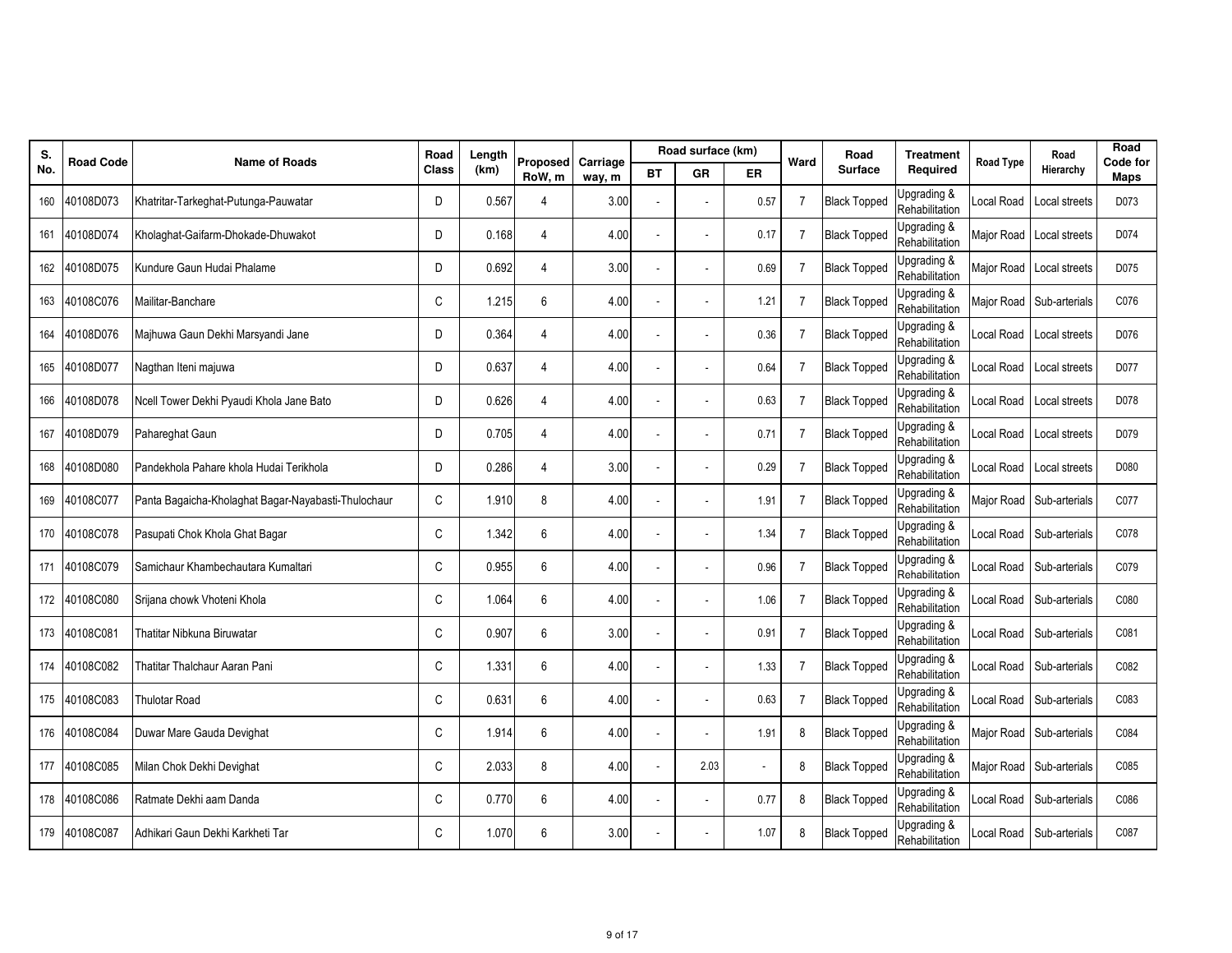| S.  | <b>Road Code</b> | <b>Name of Roads</b>                     | Road  | Length | <b>Proposed</b> | Carriage |           | Road surface (km)        |      | Ward | Road                | <b>Treatment</b>              | Road Type  | Road                       | Road<br>Code for |
|-----|------------------|------------------------------------------|-------|--------|-----------------|----------|-----------|--------------------------|------|------|---------------------|-------------------------------|------------|----------------------------|------------------|
| No. |                  |                                          | Class | (km)   | RoW, m          | way, m   | <b>BT</b> | GR                       | ER   |      | <b>Surface</b>      | Required                      |            | Hierarchy                  | Maps             |
| 180 | 40108D081        | Adhikari Gaun Dekhi Lamatar Jane Bato    | D     | 0.558  |                 | 4.00     | ä,        | $\overline{\phantom{a}}$ | 0.56 | 8    | <b>Black Topped</b> | Upgrading &<br>Rehabilitation | Major Road | Local streets              | D081             |
| 181 | 40108C088        | Akala Gramin                             | C     | 1.455  | 6               | 3.00     |           |                          | 1.45 | 8    | <b>Black Topped</b> | Upgrading &<br>Rehabilitation |            | Major Road Sub-arterials   | C088             |
| 182 | 40108C089        | Akala Than Mandir                        | C     | 1.551  | 6               | 3.00     | ÷,        | $\overline{\phantom{a}}$ | 1.55 | 8    | <b>Black Topped</b> | Upgrading &<br>Rehabilitation | Local Road | Sub-arterials              | C089             |
| 183 | 40108D082        | Banchare Gaun                            | D     | 0.260  | 4               | 3.00     |           |                          | 0.26 | 8    | <b>Black Topped</b> | Jpgrading &<br>Rehabilitation | Local Road | Local streets              | D082             |
| 184 | 40108D083        | Chaunate Dekhi Vitri Gaun                | D     | 0.307  | 4               | 3.00     | J.        | $\overline{\phantom{a}}$ | 0.31 | 8    | <b>Black Topped</b> | Upgrading &<br>Rehabilitation | Local Road | Local streets              | D083             |
| 185 | 40108D084        | Devighat Aapbari                         | D     | 0.293  | $\overline{4}$  | 4.00     |           |                          | 0.29 | 8    | <b>Black Topped</b> | Upgrading &<br>Rehabilitation | ocal Road  | Local streets              | D084             |
| 186 | 40108B011        | Duwakot chakrapath                       | B     | 6.614  | 12              | 4.00     | ä,        |                          | 6.61 | 8    | <b>Black Topped</b> | Upgrading &<br>Rehabilitation | Major Road | Arterial                   | B011             |
| 187 | 40108D085        | Duwakot Community Learning Jane Bato     | D     | 0.509  | 4               | 3.00     |           |                          | 0.51 | 8    | <b>Black Topped</b> | Jpgrading &<br>Rehabilitation | Local Road | Local streets              | D085             |
| 188 | 40108D086        | Gopal Danda Dhekhi Mulbari               | D     | 0.516  | $\overline{4}$  | 4.00     | ä,        | $\overline{\phantom{a}}$ | 0.52 | 8    | <b>Black Topped</b> | Upgrading &<br>Rehabilitation | Major Road | Local streets              | D086             |
| 189 | 40108C090        | Jhankra                                  | C     | 1.675  | 6               | 4.00     |           |                          | 1.67 | 8    | <b>Black Topped</b> | Jpgrading &<br>Rehabilitation |            | Local Road Sub-arterials   | C090             |
| 190 | 40108D087        | Koralephat                               | D     | 0.223  | 4               | 4.00     | ä,        | $\overline{a}$           | 0.22 | 8    | <b>Black Topped</b> | Upgrading &<br>Rehabilitation | Local Road | Local streets              | D087             |
| 191 | 40108C091        | Kudare Aapbari Dabkhet Devighat          | C     | 1.219  | 6               | 4.00     |           |                          | 1.22 | 8    | <b>Black Topped</b> | Jpgrading &<br>Rehabilitation |            | Major Road   Sub-arterials | C091             |
| 192 | 40108D088        | Kutiya Gaun                              | D     | 0.850  | 4               | 4.00     | ä,        | $\overline{\phantom{a}}$ | 0.85 | 8    | <b>Black Topped</b> | Upgrading &<br>Rehabilitation | Local Road | Local streets              | D088             |
| 193 | 40108D089        | Maih Duwar                               | D     | 0.365  | 4               | 4.00     |           |                          | 0.37 | 8    | <b>Black Topped</b> | Jpgrading &<br>Rehabilitation | Local Road | Local streets              | D089             |
| 194 | 40108D090        | Milan Chok Bat Devighat Jane Dekhi Vitri | D     | 0.730  | 4               | 3.00     | J.        | $\blacksquare$           | 0.73 | 8    | <b>Black Topped</b> | Upgrading &<br>Rehabilitation | Local Road | Local streets              | D090             |
| 195 | 40108D091        | Milan Chok Dekhi Mulbari Samma           | D     | 0.156  | $\overline{4}$  | 4.00     |           |                          | 0.16 | 8    | <b>Black Topped</b> | Jpgrading &<br>Rehabilitation | Major Road | Local streets              | D091             |
| 196 | 40108D092        | Naharkigaun                              | D     | 0.332  | 4               | 4.00     | ä,        | $\overline{a}$           | 0.33 | 8    | <b>Black Topped</b> | Upgrading &<br>Rehabilitation | Local Road | Local streets              | D092             |
| 197 | 40108D093        | Naharkigaun Dekhi Vitri                  | D     | 0.346  | 4               | 3.00     |           |                          | 0.35 | 8    | <b>Black Topped</b> | Jpgrading &<br>Rehabilitation | Local Road | Local streets              | D093             |
| 198 | 40108D094        | Ratmate Gaun                             | D     | 0.611  | 4               | 3.00     | ä,        | $\overline{\phantom{a}}$ | 0.61 | 8    | <b>Black Topped</b> | Upgrading &<br>Rehabilitation | Local Road | Local streets              | D094             |
|     | 199 40108A003    | Dhungetari Birdi Sera Khahare Bato       | A     | 1.287  | 32              | 4.00     |           |                          | 1.29 | 9    | <b>Black Topped</b> | Jpgrading &<br>Rehabilitation | Ring Road  | Arterial                   | A003             |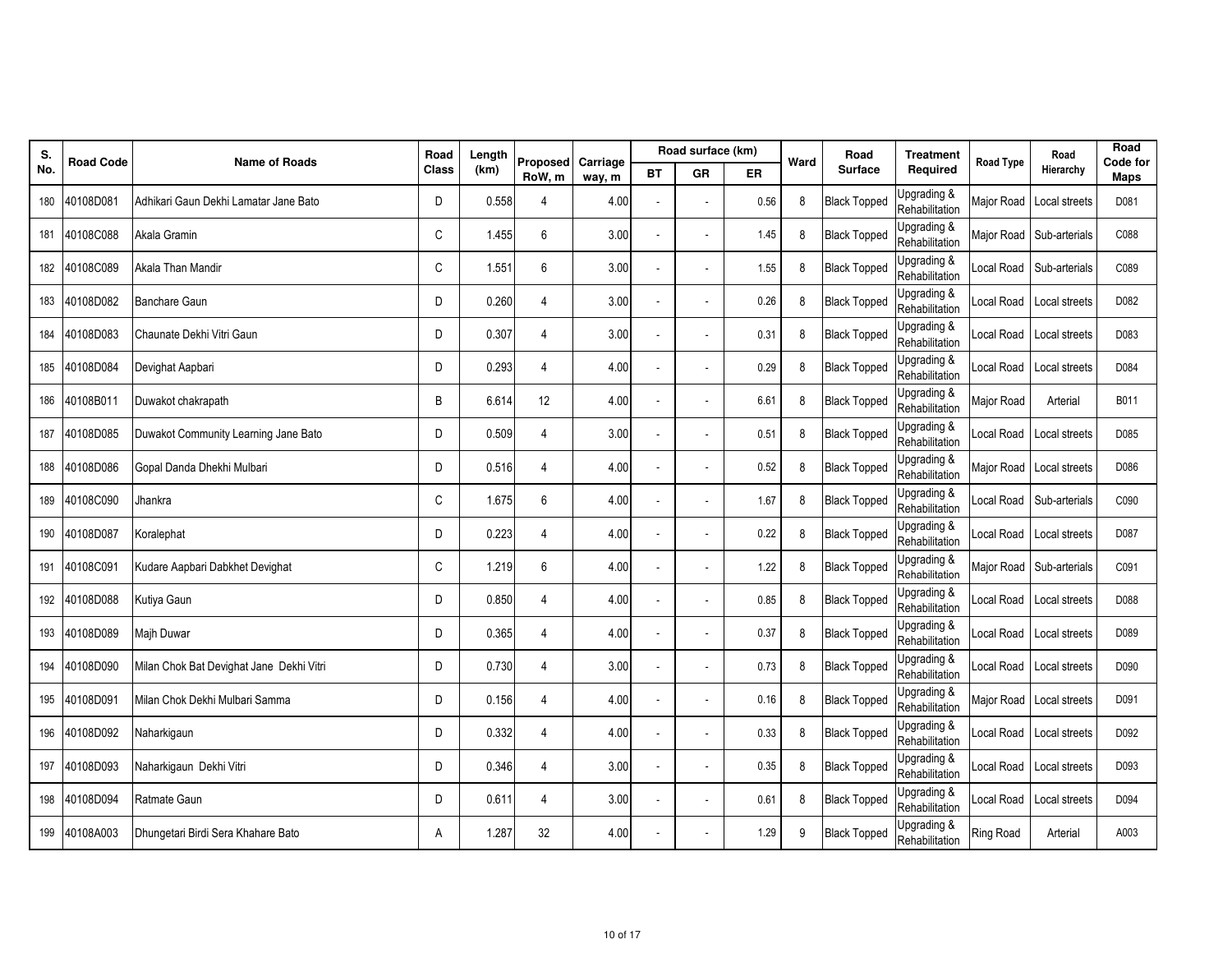| S.  | <b>Road Code</b> | <b>Name of Roads</b>                                | Road         | Length | Proposed       | Carriage |           | Road surface (km) |           | Ward | Road                | <b>Treatment</b>              | Road Type        | Road                       | Road<br>Code for |
|-----|------------------|-----------------------------------------------------|--------------|--------|----------------|----------|-----------|-------------------|-----------|------|---------------------|-------------------------------|------------------|----------------------------|------------------|
| No. |                  |                                                     | <b>Class</b> | (km)   | RoW, m         | way, m   | <b>BT</b> | GR                | <b>ER</b> |      | <b>Surface</b>      | Required                      |                  | Hierarchy                  | Maps             |
| 200 | 40108A004        | Gaurav Academy Jane Bato                            | Α            | 0.578  | 32             | 6.00     |           | $\sim$            | 0.58      | 9    | <b>Black Topped</b> | Upgrading &<br>Rehabilitation | <b>Ring Road</b> | Arterial                   | A004             |
| 201 | 40108A005        | Pipal Tari Bato                                     | A            | 1.770  | 32             | 4.00     |           | ÷.                | 1.77      | 9    | <b>Black Topped</b> | Jpgrading &<br>Rehabilitation | Ring Road        | Arterial                   | A005             |
| 202 | 40108B012        | Birti Footi Ball Ground Dekhi Vitri Gaun            | B            | 1.493  | 12             | 6.00     |           | $\sim$            | 1.49      | 9    | <b>Black Topped</b> | Upgrading &<br>Rehabilitation | Major Road       | Arterial                   | B012             |
| 203 | 40108C092        | Chalise Danda Bato Dekhi Vitri                      | C            | 1.538  | 6              | 4.00     |           |                   | 1.54      | 9    | <b>Black Topped</b> | Jpgrading &<br>Rehabilitation | ocal Road        | Sub-arterials              | C092             |
| 204 | 40108C093        | Lama Gada HattiGauda Bato Dekhi Vitri Bato          | C            | 1.478  | 6              | 4.00     |           | $\sim$            | 1.48      | 9    | <b>Black Topped</b> | Upgrading &<br>Rehabilitation | Local Road       | Sub-arterials              | C093             |
| 205 | 40108C094        | Ram Jyoti School Jane Bato                          | C            | 0.347  | 6              | 4.00     |           |                   | 0.35      | 9    | <b>Black Topped</b> | Jpgrading &<br>Rehabilitation |                  | Major Road Sub-arterials   | C094             |
| 206 | 40108D095        | Birti Footi Ball Ground Dekhi Vitri Gaun DekhiVitri | D            | 0.339  | 4              | 4.00     |           | $\sim$            | 0.34      | 9    | <b>Black Topped</b> | Upgrading &<br>Rehabilitation | Local Road       | Local streets              | D095             |
| 207 | 40108C095        | <b>Buduwa</b>                                       | C            | 0.719  | 6              | 4.00     |           |                   | 0.72      | 9    | <b>Black Topped</b> | Jpgrading &<br>Rehabilitation |                  | Major Road   Sub-arterials | C095             |
| 208 | 40108C096        | Chalise Danda Bato                                  | C            | 2.815  | 8              | 4.00     | ÷.        | ÷.                | 2.81      | 9    | <b>Black Topped</b> | Jpgrading &<br>Rehabilitation | Local Road       | Sub-arterials              | C096             |
| 209 | 40108C097        | Chhapth Dekhi Gurungaun                             | C            | 1.099  | 6              | 4.00     |           |                   | 1.10      | 9    | <b>Black Topped</b> | Jpgrading &<br>Rehabilitation |                  | Local Road Sub-arterials   | C097             |
| 210 | 40108C098        | Chhar Chhare Sirpali Bato                           | C            | 1.784  | 6              | 4.00     |           | $\sim$            | 1.78      | 9    | <b>Black Topped</b> | Upgrading &<br>Rehabilitation | ocal Road        | Sub-arterials              | C098             |
| 211 | 40108D096        | Chherek Gaun                                        | D            | 0.212  | 4              | 3.00     |           |                   | 0.21      | 9    | <b>Black Topped</b> | Jpgrading &<br>Rehabilitation | ocal Road        | Local streets              | D096             |
| 212 | 40108D097        | Damoday Mabi Dekhi Vitri Bato                       | D            | 0.324  | 4              | 4.00     |           | $\sim$            | 0.32      | 9    | <b>Black Topped</b> | Upgrading &<br>Rehabilitation | Local Road       | Local streets              | D097             |
| 213 | 40108B013        | Jhagade Kusuntar Sana Besi                          | B            | 2.355  | 10             | 4.00     |           |                   | 2.35      | 9    | <b>Black Topped</b> | Jpgrading &<br>Rehabilitation | Local Road       | Arterial                   | B013             |
| 214 | 40108D098        | Jhagade Kusuntar Sana Besi Dekhi Vitri              | D            | 0.796  | 4              | 4.00     |           | $\sim$            | 0.80      | 9    | <b>Black Topped</b> | Upgrading &<br>Rehabilitation | Local Road       | Local streets              | D098             |
| 215 | 40108C099        | Khoriya Dekhi Chukti Khola Jane Bato                | C            | 0.950  | 6              | 4.00     |           |                   | 0.95      | 9    | <b>Black Topped</b> | Jpgrading &<br>Rehabilitation |                  | Local Road Sub-arterials   | C099             |
| 216 | 40108C100        | Khoriva Gaun                                        | C            | 1.025  | 6              | 4.00     |           | ÷.                | 1.02      | 9    | <b>Black Topped</b> | Upgrading &<br>Rehabilitation | Local Road       | Sub-arterials              | C100             |
| 217 | 40108C101        | Kosgade Gaun                                        | C            | 1.221  | 6              | 3.00     |           |                   | 1.22      | 9    | <b>Black Topped</b> | Jpgrading &<br>Rehabilitation | ocal Road        | Sub-arterials              | C101             |
| 218 | 40108D099        | Kusuntar Vitri Gaun                                 | D            | 0.252  | $\overline{4}$ | 4.00     |           | $\sim$            | 0.25      | 9    | <b>Black Topped</b> | Jpgrading &<br>Rehabilitation | Local Road       | Local streets              | D099             |
| 219 | 40108B014        | Lama Gara HattiGauda Bato                           | B            | 4.912  | 10             | 4.00     |           |                   | 4.91      | 9    | <b>Black Topped</b> | Jpgrading &<br>Rehabilitation | Local Road       | Arterial                   | B014             |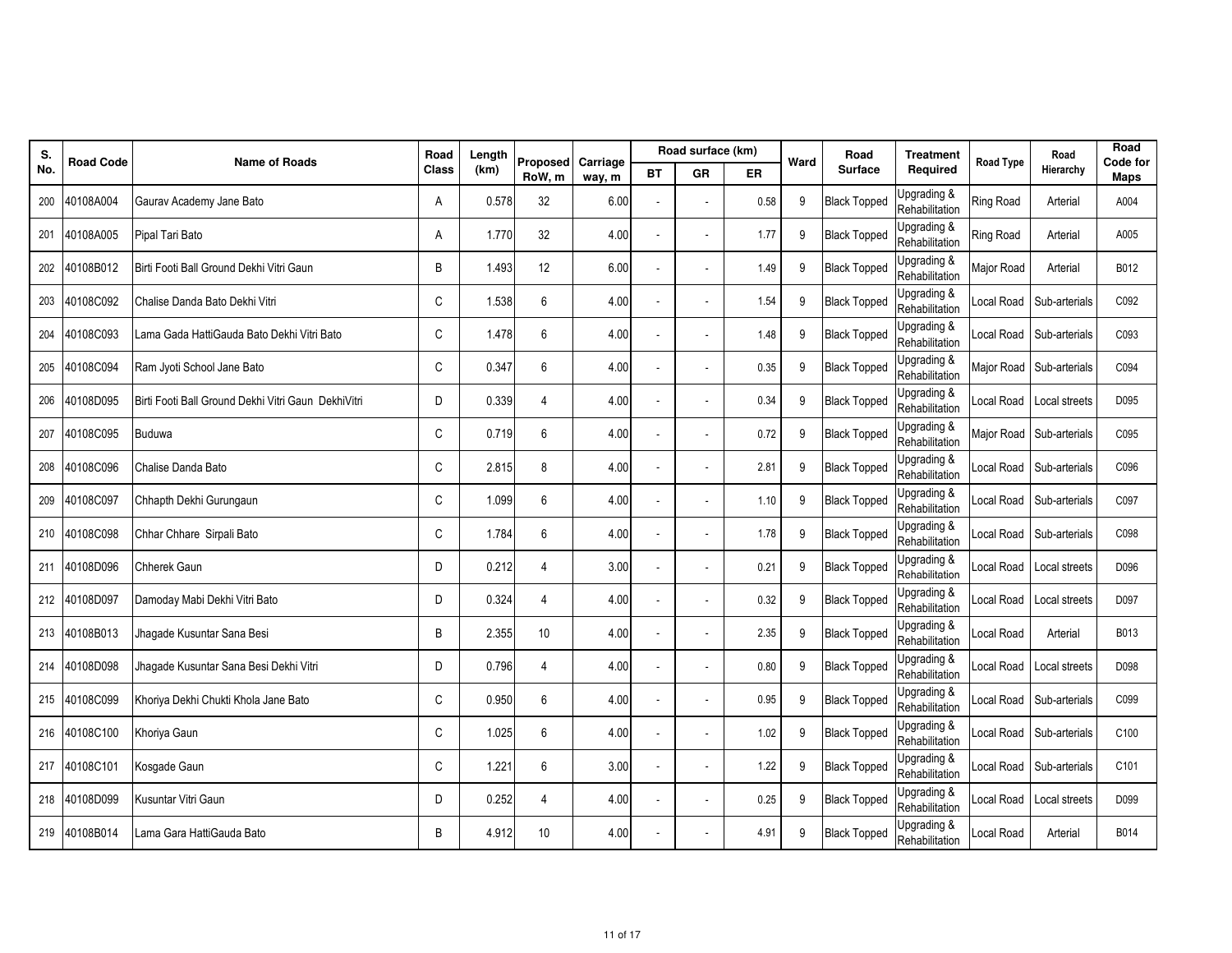| S.  | <b>Road Code</b> | <b>Name of Roads</b>          | Road         | Length | Proposed       | Carriage |                          | Road surface (km)        |      | Ward            | Road                | <b>Treatment</b>              | <b>Road Type</b> | Road                     | Road<br>Code for |
|-----|------------------|-------------------------------|--------------|--------|----------------|----------|--------------------------|--------------------------|------|-----------------|---------------------|-------------------------------|------------------|--------------------------|------------------|
| No. |                  |                               | <b>Class</b> | (km)   | RoW, m         | way, m   | <b>BT</b>                | GR                       | ER   |                 | <b>Surface</b>      | Required                      |                  | Hierarchy                | <b>Maps</b>      |
| 220 | 40108C102        | Martabesi                     | C            | 1.633  | 6              | 4.00     |                          | $\sim$                   | 1.63 | 9               | <b>Black Topped</b> | Upgrading &<br>Rehabilitation | ocal Road        | Sub-arterials            | C102             |
| 221 | 40108C103        | Pandebesi Bosstar Batkhor     | C            | 2.733  | 8              | 4.00     |                          | ÷.                       | 2.73 | 9               | <b>Black Topped</b> | Upgrading &<br>Rehabilitation | ocal Road        | Sub-arterials            | C103             |
| 222 | 40108B015        | Pantha Besi Bhutiya Bato      | B            | 3.444  | 12             | 4.00     |                          | $\sim$                   | 3.44 | 9               | <b>Black Topped</b> | Upgrading &<br>Rehabilitation | ocal Road        | Arterial                 | B015             |
| 223 | 40108C104        | Ramche Mohani Dhaukhola Bato  | C            | 1.845  | 6              | 4.00     |                          | $\sim$                   | 1.85 | 9               | <b>Black Topped</b> | Jpgrading &<br>Rehabilitation |                  | Major Road Sub-arterials | C104             |
| 224 | 40108D100        | Rip Thok Motar Bato           | D            | 0.841  | 4              | 4.00     | ÷,                       | $\sim$                   | 0.84 | 9               | <b>Black Topped</b> | Upgrading &<br>Rehabilitation | Local Road       | Local streets            | D100             |
| 225 | 40108D101        | Sanobesi Hudai Vitri          | D            | 0.697  | $\overline{4}$ | 4.00     |                          |                          | 0.70 | 9               | <b>Black Topped</b> | Upgrading &<br>Rehabilitation | ocal Road        | Local streets            | D101             |
| 226 | 40108C105        | Sera Sano Besi Bato           | C            | 1.105  | 6              | 4.00     |                          | $\overline{\phantom{a}}$ | 1.10 | 9               | <b>Black Topped</b> | Upgrading &<br>Rehabilitation | ocal Road        | Sub-arterials            | C105             |
| 227 | 40108C106        | Sisneri Gaun                  | $\mathsf C$  | 1.598  | 6              | 4.00     |                          | $\overline{a}$           | 1.60 | 9               | <b>Black Topped</b> | Jpgrading &<br>Rehabilitation | .ocal Road       | Sub-arterials            | C106             |
| 228 | 40108C107        | Amaraitar Simal Gaira         | C            | 0.773  | 6              | 4.00     |                          | $\sim$                   | 0.77 | 10              | <b>Black Topped</b> | Upgrading &<br>Rehabilitation | ocal Road        | Sub-arterials            | C107             |
| 229 | 40108C108        | Amili Chaur Gaun              | $\mathsf{C}$ | 0.565  | 6              | 4.00     |                          |                          | 0.56 | 10              | <b>Black Topped</b> | Jpgrading &<br>Rehabilitation | ocal Road        | Sub-arterials            | C108             |
| 230 | 40108C109        | Bagh Danda Thulo Gaun Chapali | C            | 1.624  | 6              | 4.00     |                          | $\overline{\phantom{a}}$ | 1.62 | 10              | <b>Black Topped</b> | Upgrading &<br>Rehabilitation | ocal Road        | Sub-arterials            | C109             |
| 231 | 40108C110        | Budichaur Lapsichaur Luitel   | C            | 0.751  | 6              | 4.00     |                          |                          | 0.75 | 10              | <b>Black Topped</b> | Jpgrading &<br>Rehabilitation | ocal Road        | Sub-arterials            | C110             |
| 232 | 40108C111        | Dhamile Chaur Kure Chaur      | C            | 2.410  | 8              | 4.00     | ÷,                       | $\sim$                   | 2.41 | 10 <sup>°</sup> | <b>Black Topped</b> | Upgrading &<br>Rehabilitation | ocal Road        | Sub-arterials            | C111             |
| 233 | 40108C112        | apsichaur Gaun Vitri          | C            | 0.518  | 6              | 4.00     |                          |                          | 0.52 | 10              | <b>Black Topped</b> | Jpgrading &<br>Rehabilitation | ocal Road        | Sub-arterials            | C112             |
| 234 | 40108C113        | Amalichaur Gaun Bato          | $\mathsf{C}$ | 0.854  | 6              | 3.00     |                          | $\sim$                   | 0.85 | 10              | <b>Black Topped</b> | Upgrading &<br>Rehabilitation | ocal Road        | Sub-arterials            | C113             |
| 235 | 40108D102        | Amarai Tallo Basi             | D            | 0.635  | $\overline{4}$ | 4.00     |                          | $\overline{\phantom{a}}$ | 0.63 | 10              | <b>Black Topped</b> | Jpgrading &<br>Rehabilitation | ocal Road        | Local streets            | D102             |
| 236 | 40108D103        | Bet Pani Khola                | D            | 0.940  | 4              | 4.00     |                          | $\sim$                   | 0.94 | 10              | <b>Black Topped</b> | Upgrading &<br>Rehabilitation | ccal Road        | Local streets            | D <sub>103</sub> |
| 237 | 40108D104        | Bhangeri Gaun vitri           | D            | 0.537  | $\overline{4}$ | 4.00     |                          | ÷.                       | 0.54 | 10              | <b>Black Topped</b> | Jpgrading &<br>Rehabilitation | ocal Road        | Local streets            | D104             |
| 238 | 40108C114        | <b>Bhartibesi Sadak</b>       | C            | 1.342  | 6              | 4.00     | $\overline{\phantom{a}}$ | $\overline{\phantom{a}}$ | 1.34 | 10              | <b>Black Topped</b> | Upgrading &<br>Rehabilitation | Local Road       | Sub-arterials            | C114             |
|     | 239 40108D105    | Bhartibesi Dekhi Vitri        | D            | 0.212  | 4              | 4.00     |                          |                          | 0.21 | 10              | <b>Black Topped</b> | Jpgrading &<br>Rehabilitation | ocal Road.       | Local streets            | D <sub>105</sub> |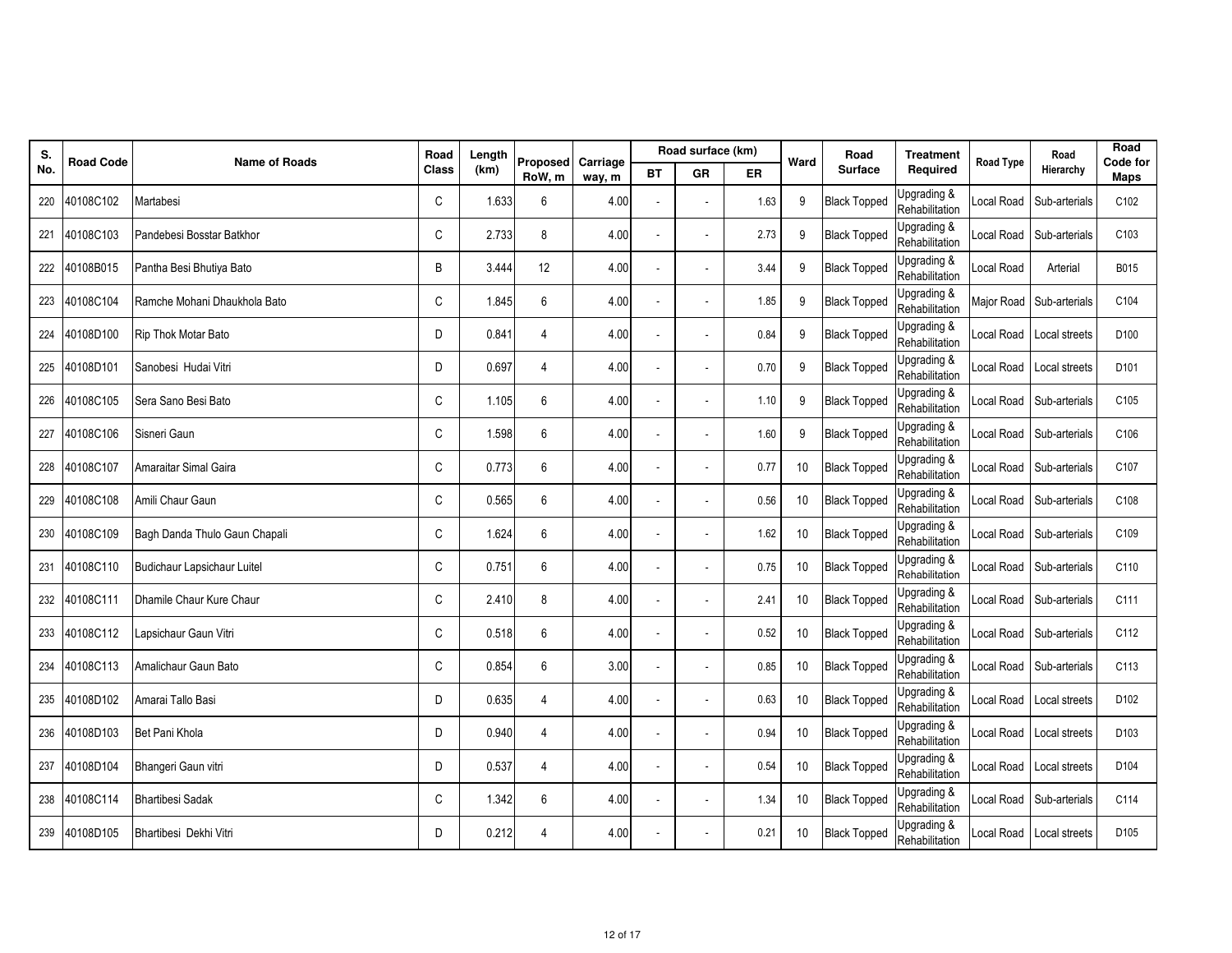| S.  | <b>Road Code</b> | <b>Name of Roads</b>                                          | Road         | Length | <b>Proposed</b> | Carriage |           | Road surface (km)        |      | Road<br>Ward    |                     |                               | <b>Treatment</b> | Road Type                  | Road             | Road<br>Code for |
|-----|------------------|---------------------------------------------------------------|--------------|--------|-----------------|----------|-----------|--------------------------|------|-----------------|---------------------|-------------------------------|------------------|----------------------------|------------------|------------------|
| No. |                  |                                                               | <b>Class</b> | (km)   | RoW, m          | way, m   | <b>BT</b> | GR                       | ER   |                 | <b>Surface</b>      | Required                      |                  | Hierarchy                  | Maps             |                  |
| 240 | 40108D106        | Bisheswor Dekhi Vitri Bato                                    | D            | 1.529  |                 | 3.00     |           |                          | 1.53 | 10              | <b>Black Topped</b> | Jpgrading &<br>Rehabilitation | Major Road       | Local streets              | D106             |                  |
| 241 | 40108B016        | Char Ghare Luitel                                             | B            | 2.383  | 10              | 3.00     |           |                          | 2.38 | 10              | <b>Black Topped</b> | Jpgrading &<br>Rehabilitation | Major Road       | Arterial                   | B016             |                  |
| 242 | 40108C115        | Dahal Gaun Dekhi Deuta Khet                                   | C            | 1.858  | 6               | 4.00     |           | $\overline{\phantom{a}}$ | 1.86 | 10 <sup>1</sup> | <b>Black Topped</b> | Jpgrading &<br>Rehabilitation | Local Road       | Sub-arterials              | C115             |                  |
| 243 | 40108C116        | Dharapani                                                     | C            | 1.014  | 6               | 4.00     |           |                          | 1.01 | 10              | <b>Black Topped</b> | Jpgrading &<br>Rehabilitation |                  | Local Road Sub-arterials   | C116             |                  |
| 244 | 40108D107        | Gal Bisauni Lapsi Chaur Dekhi Vitri Gaun                      | D            | 0.327  | 4               | 3.00     | ÷,        | ÷,                       | 0.33 | 10 <sup>1</sup> | <b>Black Topped</b> | Jpgrading &<br>Rehabilitation | Local Road       | Local streets              | D107             |                  |
| 245 | 40108C117        | Kalumudra bhartibi Chautara                                   | $\mathsf C$  | 1.399  | 6               | 3.00     |           |                          | 1.40 | 10              | <b>Black Topped</b> | Jpgrading &<br>Rehabilitation | Local Road       | Sub-arterials              | C117             |                  |
| 246 | 40108D108        | Kharbesi Gaun                                                 | D            | 0.577  | 4               | 4.00     |           |                          | 0.58 | 10              | <b>Black Topped</b> | Upgrading &<br>Rehabilitation | Major Road       | Local streets              | D108             |                  |
| 247 | 40108C118        | Kurenchaur Dekhi Vitri Bato                                   | $\mathsf C$  | 0.989  | 6               | 3.00     |           |                          | 0.99 | 10              | <b>Black Topped</b> | Jpgrading &<br>Rehabilitation |                  | Local Road Sub-arterials   | C118             |                  |
| 248 | 40108C119        | Ladi kot Gaun                                                 | C            | 1.963  | 6               | 4.00     |           | $\overline{a}$           | 1.96 | 10              | <b>Black Topped</b> | Jpgrading &<br>Rehabilitation | Local Road       | Sub-arterials              | C119             |                  |
| 249 | 40108D109        | Mauri                                                         | D            | 0.564  | 4               | 4.00     |           |                          | 0.56 | 10              | <b>Black Topped</b> | Jpgrading &<br>Rehabilitation | Major Road       | Local streets              | D <sub>109</sub> |                  |
| 250 | 40108D110        | Mauri Dekhi Vitri Bato                                        | D            | 0.709  | 4               | 3.00     |           | $\overline{a}$           | 0.71 | 10              | <b>Black Topped</b> | Upgrading &<br>Rehabilitation | Local Road       | Local streets              | D110             |                  |
| 251 | 40108D111        | Ratamate Bata Lakang                                          | D            | 0.952  | 4               | 3.00     |           |                          | 0.95 | 10              | <b>Black Topped</b> | Jpgrading &<br>Rehabilitation | Local Road       | Local streets              | D111             |                  |
| 252 | 40108D112        | Sanobesi Dekhi Satdobato Gaikhur Jodne Bato                   | D            | 0.312  | 4               | 3.00     | ÷,        | $\overline{\phantom{a}}$ | 0.31 | 10 <sup>1</sup> | <b>Black Topped</b> | Upgrading &<br>Rehabilitation | Local Road       | Local streets              | D112             |                  |
| 253 | 40108C120        | Sat Dobato Gaikhur Dekhi School Jane Bato Jodne               | C            | 1.774  | 6               | 3.00     |           |                          | 1.77 | 10              | <b>Black Topped</b> | Jpgrading &<br>Rehabilitation | Local Road       | Sub-arterials              | C120             |                  |
| 254 | 40108C121        | Satdobato Gaikhur Hudai Vitri                                 | $\mathsf{C}$ | 1.921  | 6               | 3.00     |           |                          | 1.92 | 10              | <b>Black Topped</b> | Upgrading &<br>Rehabilitation | Local Road       | Sub-arterials              | C121             |                  |
| 255 | 40108A006        | Sami Fed Aahal Jorti Jyoti Chautara Kusunde Hudai<br>Katahare | A            | 5.941  | 32              | 6.00     |           | 5.94                     | ÷.   | 1,2             | <b>Black Topped</b> | Jpgrading &<br>Rehabilitation | Ring Road        | Arterial                   | A006             |                  |
| 256 | 40108C122        | Khurjung Patapati                                             | C            | 0.582  | 6               | 4.00     |           | $\overline{a}$           | 0.58 | 1,2             | <b>Black Topped</b> | Jpgrading &<br>Rehabilitation | Local Road       | Sub-arterials              | C122             |                  |
| 257 | 40108C123        | Suntale Dekhi Athqhare                                        | C            | 1.456  | 6               | 4.00     |           |                          | 1.46 | 1,2             | <b>Black Topped</b> | Jpgrading &<br>Rehabilitation | Local Road       | Sub-arterials              | C123             |                  |
| 258 | 40108C124        | Bindabasini Khurjung                                          | C            | 1.567  | 6               | 3.00     |           | $\overline{\phantom{a}}$ | 1.57 | 1,2             | <b>Black Topped</b> | Jpgrading &<br>Rehabilitation | Major Road       | Sub-arterials              | C124             |                  |
| 259 | 40108C125        | Chapa Vhanjyang Okhaldhunga Thanithan                         | C            | 2.318  | 8               | 3.00     |           |                          | 2.32 | 1,2             | <b>Black Topped</b> | Jpgrading &<br>Rehabilitation |                  | Local Road   Sub-arterials | C125             |                  |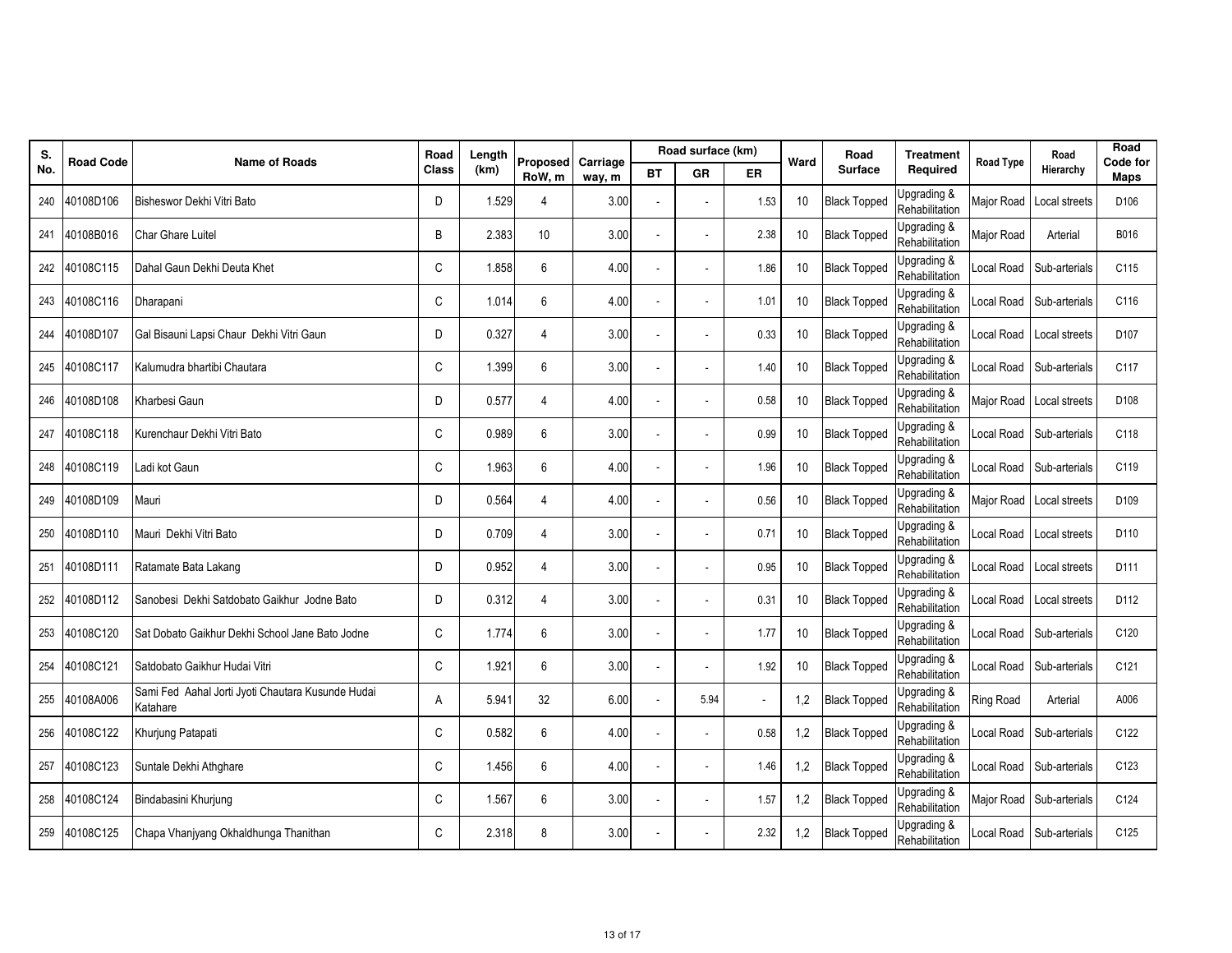| S.  | <b>Road Code</b> | <b>Name of Roads</b>                                                                    | Road         | Length | Proposed        | Carriage |           | Road surface (km) |           | Ward  | Road                  | <b>Treatment</b><br>Required  | <b>Road Type</b>  | Road                     | Road<br>Code for |
|-----|------------------|-----------------------------------------------------------------------------------------|--------------|--------|-----------------|----------|-----------|-------------------|-----------|-------|-----------------------|-------------------------------|-------------------|--------------------------|------------------|
| No. |                  |                                                                                         | <b>Class</b> | (km)   | RoW, m          | way, m   | <b>BT</b> | GR                | <b>ER</b> |       | <b>Surface</b>        |                               |                   | Hierarchy                | Maps             |
| 260 | 40108B017        | Pa.Na.Pa. Ward 1 ko Office Hudai Dewal Danda Chapa<br>Vhanjyang Ram Mandir Phalam Khani | B            | 4.693  | 10              | 3.00     |           |                   | 4.69      | 1,2   | <b>Black Topped</b>   | Jpgrading &<br>Rehabilitation | Major Road        | Arterial                 | B017             |
| 261 | 40108B018        | Sat Dobato Gaikhur                                                                      | B            | 7.396  | 12              | 4.00     |           |                   | 7.40      |       | 1,9,10 Black Topped   | Jpgrading &<br>Rehabilitation | Major Road        | Arterial                 | B018             |
| 262 | 40108B019        | Tato Pani Jodne                                                                         | B            | 3.884  | 12              | 4.00     |           |                   | 3.88      | 10,1  | <b>Black Topped</b>   | Jpgrading &<br>Rehabilitation | Major Road        | Arterial                 | B019             |
| 263 | 40108A007        | Lagang Daderi Khola Hattigauda                                                          | A            | 4.533  | 15              | 8.00     |           |                   | 4.53      |       | 10,4,6 Black Topped   | Jpgrading &<br>Rehabilitation | Major Road        | Arterial                 | A007             |
| 264 | 40108B020        | Baghdanda Gaikhur Satdobato Radhakrishna Mandir                                         | B            | 12.365 | 12 <sup>°</sup> | 6.00     |           |                   | 12.37     |       | 10,9,6,4 Black Topped | Jpgrading &<br>Rehabilitation | <b>Major Road</b> | Arterial                 | B020             |
| 265 | 40108B021        | Dewal Danda Narim Chaur Sadk                                                            | B            | 4.349  | 12              | 6.00     |           |                   | 4.35      | 2,1   | <b>Black Topped</b>   | Jpgrading &<br>Rehabilitation | Local Road        | Arterial                 | B021             |
| 266 | 40108B022        | Gal Bisauni Lapsi Chaur                                                                 | B            | 2.727  | 10              | 6.00     |           |                   | 2.73      | 2,10  | <b>Black Topped</b>   | Jpgrading &<br>Rehabilitation | Local Road        | Arterial                 | B022             |
| 267 | 40108B023        | Aappipal Vhanjyang Danda Gaun Harmikot                                                  | B            | 0.985  | 12              | 6.00     |           |                   | 0.99      | 2,3   | <b>Black Topped</b>   | Jpgrading &<br>Rehabilitation | Major Road        | Arterial                 | B023             |
| 268 | 40108B024        | Katahare-Madkilo Baniya Gaun Lig Lig Kot                                                | B            | 6.054  | 12              | 6.00     |           | $\overline{a}$    | 6.05      | 2,3   | <b>Black Topped</b>   | Jpgrading &<br>Rehabilitation | Major Road        | Arterial                 | B024             |
| 269 | 40108C126        | Aappipal Vhanjyang Hudai Hospital                                                       | C            | 1.661  | 6               | 4.00     |           |                   | 1.66      | 2,3   | <b>Black Topped</b>   | Jpgrading &<br>Rehabilitation |                   | Major Road Sub-arterials | C126             |
| 270 | 40108C127        | Kyureni Hudai Chandithan                                                                | $\mathsf{C}$ | 1.158  | 6               | 4.00     |           |                   | 1.16      | 2,3   | <b>Black Topped</b>   | Jpgrading &<br>Rehabilitation | Local Road        | Sub-arterials            | C <sub>127</sub> |
| 271 | 40108C128        | Savha Chautaro Rai Gaun Chandithan Hudai Kholni Gaun                                    | C            | 1.431  | 6               | 4.00     |           |                   | 1.43      | 2.3   | <b>Black Topped</b>   | Jpgrading &<br>Rehabilitation | ocal Road         | Sub-arterials            | C128             |
| 272 | 40108C129        | Siudeni Chautara Kera bari Tallo Vogati Gaun                                            | C            | 2.514  | 8               | 3.00     |           |                   | 2.51      | 3,4   | <b>Black Topped</b>   | Jpgrading &<br>Rehabilitation | Local Road        | Sub-arterials            | C129             |
| 273 | 40108B025        | Dumre-Vorle-Ranikhet-Kali Khola-Sakhra Hudai Thatipokhari                               | B            | 4.668  | 12              | 6.00     |           |                   | 4.67      | 3,4,5 | <b>Black Topped</b>   | Jpgrading &<br>Rehabilitation | <b>Major Road</b> | Arterial                 | B025             |
| 274 | 40108D113        | Ward 4 & Ward 10 Jodne                                                                  | D.           | 0.623  | 4               | 4.00     |           |                   | 0.62      | 4,10  | <b>Black Topped</b>   | Jpgrading &<br>Rehabilitation | Local Road        | Local streets            | D113             |
| 275 | 40108A008        | Thatipokhari-Baddada                                                                    | A            | 8.242  | 32              | 8.00     |           | 8.24              |           | 4,2,3 | <b>Black Topped</b>   | Jpgrading &<br>Rehabilitation | Ring Road         | Arterial                 | A008             |
| 276 | 40108D114        | Bardanda Jayanti Devi Mandir Jane                                                       | D            | 0.830  | 4               | 3.00     |           |                   | 0.83      | 4,2,3 | <b>Black Topped</b>   | Jpgrading &<br>Rehabilitation | Local Road        | Local streets            | D114             |
| 277 | 40108C130        | Dhara pani Lamakhet Malati Gaira Chhapthok Thati Pokhari                                | C            | 2.421  | 8               | 3.00     |           |                   | 2.42      | 4,3   | <b>Black Topped</b>   | Jpgrading &<br>Rehabilitation | Local Road        | Sub-arterials            | C130             |
| 278 | 40108D115        | Chhapthok Tallo Malati Gaira Sudarsan School Chok                                       | D            | 0.803  | 4               | 4.00     |           |                   | 0.80      | 4,3   | <b>Black Topped</b>   | Jpgrading &<br>Rehabilitation | Local Road        | Local streets            | D115             |
| 279 | 40108A009        | Thatipokhari-Baddada                                                                    | A            | 3.523  | 32              | 8.00     | 3.52      |                   |           | 4.5   | <b>Black Topped</b>   | Maintenance                   | Ring Road         | Arterial                 | A009             |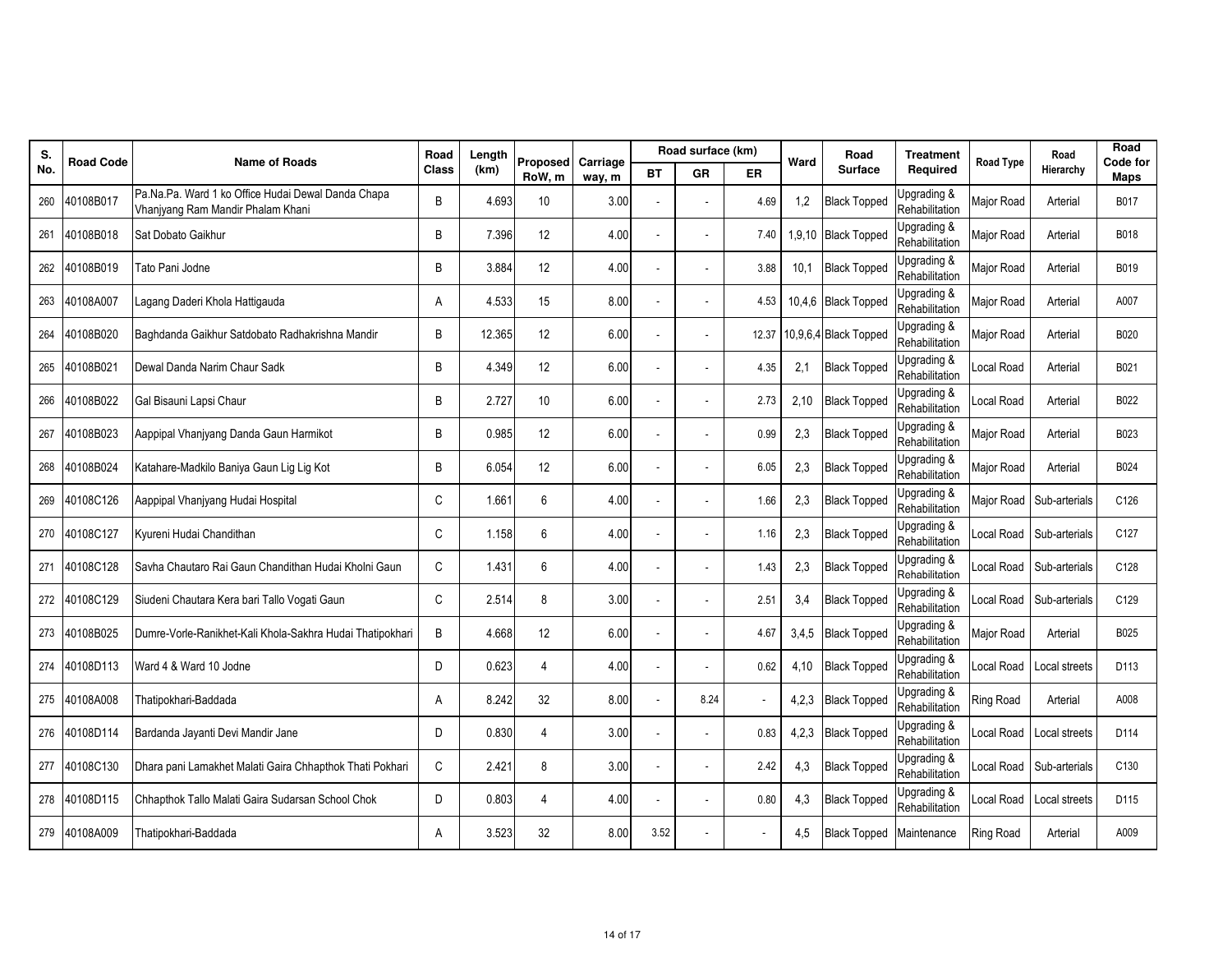| S.  | <b>Road Code</b> | <b>Name of Roads</b>                                                     | Road         | Length | Proposed | Carriage |                          | Road surface (km)        |           | Road<br>Ward |                     | <b>Treatment</b>              | Road Type  | Road                     | Road<br>Code for |
|-----|------------------|--------------------------------------------------------------------------|--------------|--------|----------|----------|--------------------------|--------------------------|-----------|--------------|---------------------|-------------------------------|------------|--------------------------|------------------|
| No. |                  |                                                                          | <b>Class</b> | (km)   | RoW, m   | way, m   | <b>BT</b>                | <b>GR</b>                | <b>ER</b> |              | <b>Surface</b>      | Required                      |            | Hierarchy                | Maps             |
| 280 | 40108B026        | Radha Krishna Mandir-Barhapirke                                          | B            | 0.916  | 12       | 6.00     |                          |                          | 0.92      | 4,5          | <b>Black Topped</b> | Jpgrading &<br>Rehabilitation | Major Road | Arterial                 | B026             |
| 281 | 40108B027        | Mahadevsthan-Alka Chilaune-Naya Gaun-Pandittar-<br>Sapkotatar-Thatichaur | B            | 4.271  | 12       | 4.00     |                          |                          | 4.27      | 4,5          | <b>Black Topped</b> | Jpgrading &<br>Rehabilitation | Major Road | Arterial                 | B027             |
| 282 | 40108C131        | Mahadevthan-Alkachilaune CTEVT                                           | C            | 0.198  | 6        | 4.00     |                          |                          | 0.20      | 4,5          | <b>Black Topped</b> | Jpgrading &<br>Rehabilitation | Local Road | Sub-arterials            | C131             |
| 283 | 40108C132        | Thatipokhari-Baddada Dekhi Vitri Road                                    | C            | 0.200  | 6        | 4.00     |                          |                          | 0.20      | 4,5          | <b>Black Topped</b> | Jpgrading &<br>Rehabilitation |            | Local Road Sub-arterials | C132             |
| 284 | 40108D116        | Alkachilaune sub track                                                   | D            | 0.936  | 4        | 3.00     |                          | $\overline{\phantom{a}}$ | 0.94      | 4,5          | <b>Black Topped</b> | Jpgrading &<br>Rehabilitation | Local Road | Local streets            | D116             |
| 285 | 40108C133        | Maihtar Ranitar Papanethok                                               | $\mathsf C$  | 1.080  | 6        | 4.00     |                          |                          | 1.08      | 4,5          | <b>Black Topped</b> | Jpgrading &<br>Rehabilitation | Local Road | Sub-arterials            | C133             |
| 286 | 40108D117        | Naukhor Ctevt                                                            | D            | 0.724  | 4        | 4.00     |                          |                          | 0.72      | 4,5          | <b>Black Topped</b> | Jpgrading &<br>Rehabilitation | Local Road | Local streets            | D117             |
| 287 | 40108D118        | Nayagaun Majhtar                                                         | D            | 0.521  | 4        | 3.00     |                          |                          | 0.52      | 4,5          | <b>Black Topped</b> | Jpgrading &<br>Rehabilitation | Local Road | Local streets            | D118             |
| 288 | 40108D119        | Ranikhola Jane                                                           | D            | 0.330  | 4        | 3.00     |                          |                          | 0.33      | 4,5          | <b>Black Topped</b> | Jpgrading &<br>Rehabilitation | Local Road | Local streets            | D119             |
| 289 | 40108D120        | Saunepani Gaun Dekhi Vitri Gaun                                          | D            | 0.494  | 4        | 3.00     |                          |                          | 0.49      | 4.5          | <b>Black Topped</b> | Jpgrading &<br>Rehabilitation | ocal Road  | Local streets            | D <sub>120</sub> |
| 290 | 40108B028        | Barpiple-Kholakhet-Ghopteshwara-Kaulepani-Churetabeshi-<br>Hattigauda    | B            | 4.222  | 12       | 4.00     |                          |                          | 4.22      | 4,5,6        | <b>Black Topped</b> | Jpgrading &<br>Rehabilitation | Major Road | Arterial                 | B028             |
| 291 | 40108B029        | Luitel Obri Devkot                                                       | B            | 2.979  | 12       | 6.00     |                          |                          | 2.98      | 4.6          | <b>Black Topped</b> | Jpgrading &<br>Rehabilitation | Major Road | Arterial                 | B029             |
| 292 | 40108B030        | Pauwatar-Esaneshwor Mahadev-Ammare Bagaicha-<br>Hattigauda               | B            | 3.531  | 12       | 6.00     | $\overline{\phantom{a}}$ | $\overline{a}$           | 3.53      | 4,6          | <b>Black Topped</b> | Jpgrading &<br>Rehabilitation | Major Road | Arterial                 | <b>B030</b>      |
| 293 | 40108C134        | Beltaar-Aptaar-Hattigauda chautaro                                       | C            | 1.250  | 6        | 3.00     |                          |                          | 1.25      | 4,6          | <b>Black Topped</b> | Jpgrading &<br>Rehabilitation | Local Road | Sub-arterials            | C134             |
| 294 | 40108A010        | Pauwatar Beteni Maidan Ghimirethok Barsare Hattigauda                    | Α            | 6.737  | 15       | 6.00     |                          |                          | 6.74      | 4,6,7        | <b>Black Topped</b> | Upgrading &<br>Rehabilitation | Major Road | Arterial                 | A010             |
| 295 | 40108A011        | Radhakrishna Mandir-Kalamata                                             | A            | 2.710  | 32       | 6.00     |                          | 2.71                     |           | 5,6          | <b>Black Topped</b> | Jpgrading &<br>Rehabilitation | Ring Road  | Arterial                 | A011             |
| 296 | 40108C135        | Airport Kalamata Vitri                                                   | C            | 1.172  | 6        | 4.00     |                          |                          | 1.17      | 5,6          | <b>Black Topped</b> | Jpgrading &<br>Rehabilitation | Local Road | Sub-arterials            | C <sub>135</sub> |
| 297 | 40108B031        | Biruwatar-Fedi-Pande Gaun-Judi Khola-Tamang Gaun Hudai<br>Duwakot        | B            | 5.215  | 12       | 4.00     |                          |                          | 5.22      | 6,7          | <b>Black Topped</b> | Jpgrading &<br>Rehabilitation | Major Road | Arterial                 | B031             |
| 298 | 40108C136        | Pauwatar Pati Votekate Tiwari tar                                        | C            | 0.757  | 6        | 4.00     |                          | $\overline{\phantom{a}}$ | 0.76      | 6,7          | <b>Black Topped</b> | Jpgrading &<br>Rehabilitation | Local Road | Sub-arterials            | C136             |
| 299 | 40108B032        | Gothechaur Pareghat Pantheni Chautara Pauwatar                           | B            | 3.796  | 10       | 4.00     |                          |                          | 3.80      | 6,7          | <b>Black Topped</b> | Jpgrading &<br>Rehabilitation | Local Road | Arterial                 | B032             |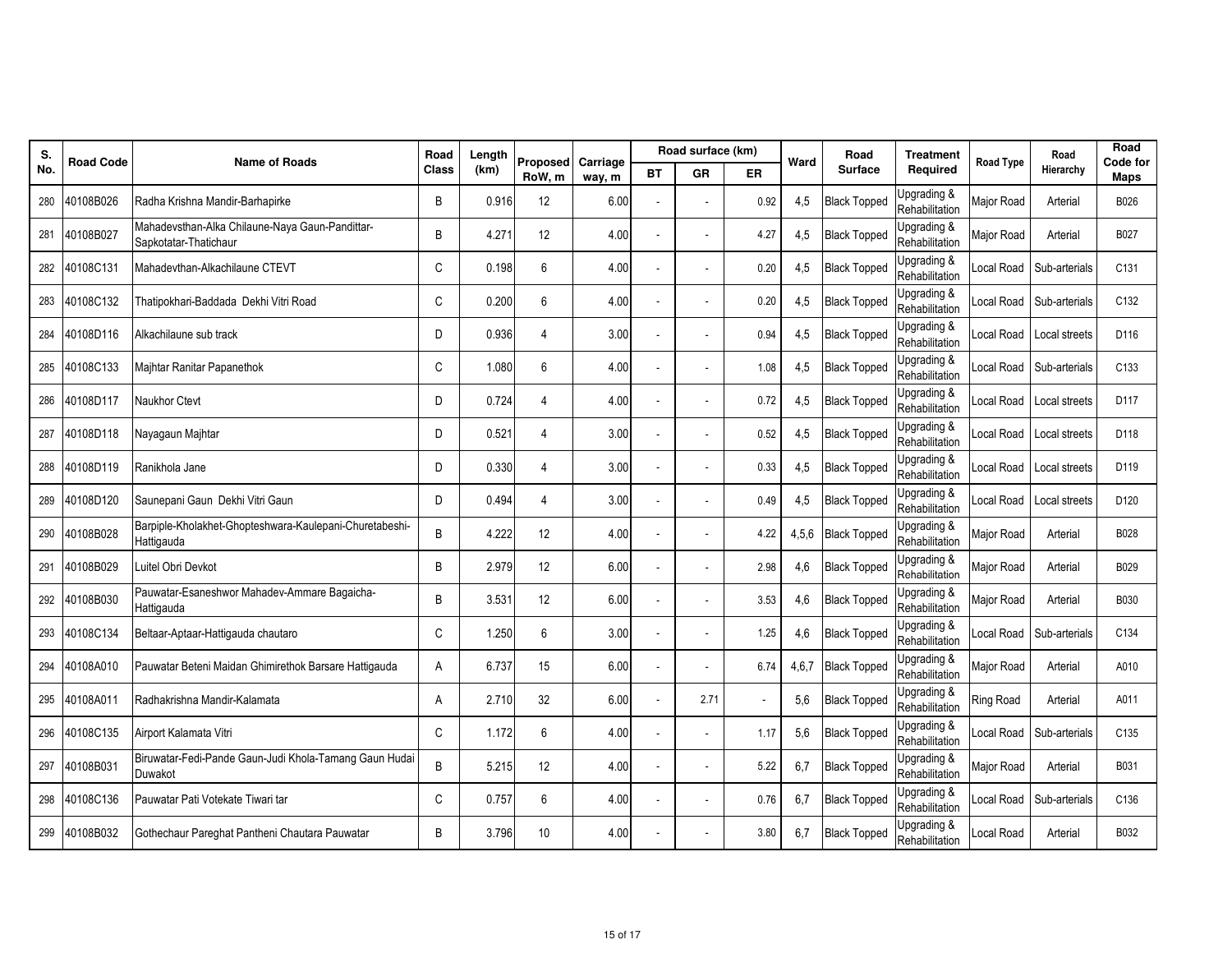| S.  | <b>Road Code</b> | <b>Name of Roads</b>                                         | Road  | Length | Proposed | Carriage |           | Road surface (km)        |      | Road<br>Ward |                     | <b>Treatment</b>              | Road Type        | Road                     | Road<br>Code for |
|-----|------------------|--------------------------------------------------------------|-------|--------|----------|----------|-----------|--------------------------|------|--------------|---------------------|-------------------------------|------------------|--------------------------|------------------|
| No. |                  |                                                              | Class | (km)   | RoW, m   | way, m   | <b>BT</b> | GR                       | ER   |              | <b>Surface</b>      | Required                      |                  | Hierarchy                | Maps             |
| 300 | 40108C137        | Pauwatar Gaun                                                | C     | 1.454  | 6        | 4.00     | ä,        | $\overline{\phantom{a}}$ | 1.45 | 6,7          | <b>Black Topped</b> | Upgrading &<br>Rehabilitation | Local Road       | Sub-arterials            | C137             |
| 301 | 40108C138        | Pauwatar Purthok                                             | C     | 2.973  | 6        | 4.00     |           |                          | 2.97 | 6,7          | <b>Black Topped</b> | Jpgrading &<br>Rehabilitation | ocal Road        | Sub-arterials            | C138             |
| 302 | 40108D121        | Gopal Danda Gaun                                             | D     | 0.597  | 4        | 4.00     | ÷,        | $\overline{\phantom{a}}$ | 0.60 | 6,8          | <b>Black Topped</b> | Upgrading &<br>Rehabilitation | Local Road       | Local streets            | D121             |
| 303 | 40108C139        | Bohari Vhanjyang Hudai Bhorle                                | C     | 2.210  | 8        | 4.00     |           |                          | 2.21 | 6,9          | <b>Black Topped</b> | Jpgrading &<br>Rehabilitation |                  | Local Road Sub-arterials | C139             |
| 304 | 40108C140        | Pauwatar Purthokbesi Simalgaira Daduwa Amgai Gaun            | C     | 2.591  | 8        | 4.00     | ä,        | $\overline{\phantom{a}}$ | 2.59 | 7,6          | <b>Black Topped</b> | Upgrading &<br>Rehabilitation | Local Road       | Sub-arterials            | C140             |
| 305 | 40108C141        | Aahalebar-Jogisthan-Mailitar Hudai Dhuwakot Road             | С     | 3.133  | 8        | 4.00     |           |                          | 3.13 | 7,8          | <b>Black Topped</b> | Jpgrading &<br>Rehabilitation |                  | Major Road Sub-arterials | C141             |
| 306 | 40108C142        | Fedi-Purthok                                                 | C     | 1.923  | 6        | 4.00     | ä,        |                          | 1.92 | 8,6          | <b>Black Topped</b> | Upgrading &<br>Rehabilitation |                  | Major Road Sub-arterials | C142             |
| 307 | 40108C143        | Pantheni Kuwa Dekhi Chiso Khola                              | C     | 1.234  | 6        | 4.00     |           |                          | 1.23 | 8,6          | <b>Black Topped</b> | Jpgrading &<br>Rehabilitation |                  | Local Road Sub-arterials | C143             |
| 308 | 40108B033        | Fedi-Khalte-Danda GAun-Vimsen Than                           | B     | 8.241  | 12       | 4.00     | ä,        | ÷.                       | 8.24 | 8,6,7        | <b>Black Topped</b> | Upgrading &<br>Rehabilitation | Major Road       | Arterial                 | B033             |
| 309 | 40108C144        | Jamuni Danda                                                 | C     | 1.701  | 6        | 4.00     |           |                          | 1.70 | 8,6,9        | <b>Black Topped</b> | Jpgrading &<br>Rehabilitation | .ocal Road       | Sub-arterials            | C144             |
| 310 | 40108B034        | Gaipharam Aahalebar-Majhigaun-Dubar Hudai Duwakot<br>Ratmate | B     | 4.542  | 12       | 4.00     | J.        | 4.54                     |      | 8,7          | <b>Black Topped</b> | Upgrading &<br>Rehabilitation | Major Road       | Arterial                 | B034             |
| 311 | 40108B035        | Kami Khola Chherek Bato                                      | B     | 3.370  | 10       | 4.00     |           |                          | 3.37 | 8.9          | <b>Black Topped</b> | Jpgrading &<br>Rehabilitation | Local Road       | Arterial                 | <b>B035</b>      |
| 312 | 40108B036        | Milan Chok Ratmate Padela Jane                               | B     | 3.230  | 10       | 3.00     | ä,        | $\overline{\phantom{a}}$ | 3.23 | 8,9          | <b>Black Topped</b> | Upgrading &<br>Rehabilitation | Local Road       | Arterial                 | <b>B036</b>      |
| 313 | 40108C145        | Piple                                                        | C     | 0.454  | 6        | 3.00     |           |                          | 0.45 | 8,9          | <b>Black Topped</b> | Jpgrading &<br>Rehabilitation | ocal Road        | Sub-arterials            | C145             |
| 314 | 40108A012        | Bidhi Jane Bato                                              | Α     | 1.566  | 32       | 4.00     | J.        |                          | 1.57 | 9,1          | <b>Black Topped</b> | Upgrading &<br>Rehabilitation | <b>Ring Road</b> | Arterial                 | A012             |
| 315 | 40108C146        | Kos Gadi Jane Bato                                           | C     | 1.080  | 6        | 4.00     |           | 1.08                     |      | 9,1          | <b>Black Topped</b> | Jpgrading &<br>Rehabilitation | Local Road       | Sub-arterials            | C146             |
| 316 | 40108A013        | Amaraitar Gaun                                               | A     | 1.500  | 32       | 4.00     | ä,        | ÷.                       | 1.50 | 9,10         | <b>Black Topped</b> | Upgrading &<br>Rehabilitation | Ring Road        | Arterial                 | A013             |
| 317 | 40108A014        | Prabesh Shaha Marq                                           | A     | 4.232  | 32       | 4.00     |           | 4.23                     | ÷.   | 9,10         | <b>Black Topped</b> | Jpgrading &<br>Rehabilitation | Ring Road        | Arterial                 | A014             |
| 318 | 40108C147        | Sanobesi                                                     | C     | 2.899  | 6        | 4.00     | ä,        | $\overline{\phantom{a}}$ | 2.90 | 9,10         | <b>Black Topped</b> | Upgrading &<br>Rehabilitation | Major Road       | Sub-arterials            | C147             |
|     | 319 40108C148    | Birdi Badha Danda Bato                                       | C     | 1.189  | 6        | 4.00     |           |                          | 1.19 | 9,10         | <b>Black Topped</b> | Jpgrading &<br>Rehabilitation |                  | Major Road Sub-arterials | C148             |